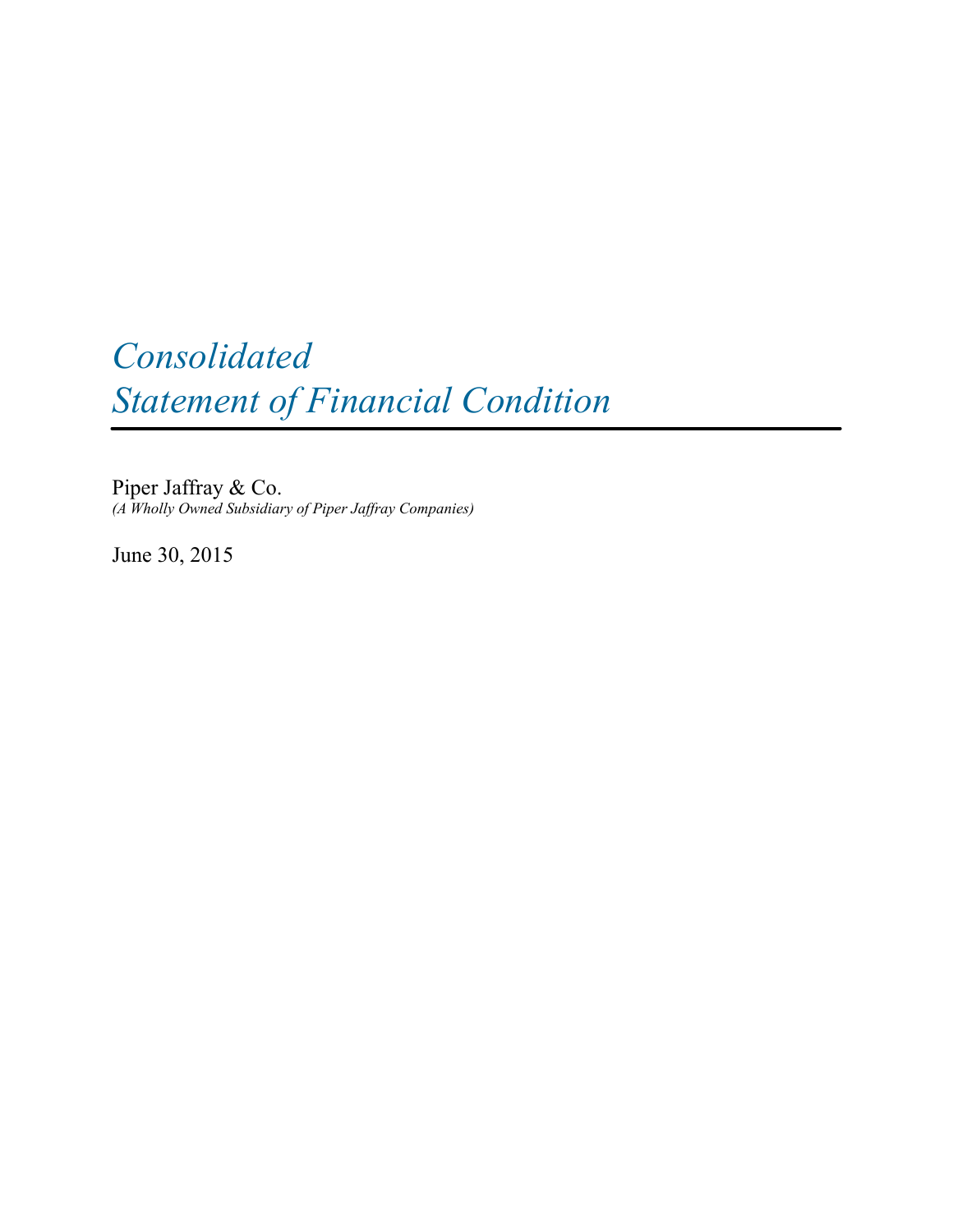## **Piper Jaffray & Co. Consolidated Statement of Financial Condition (unaudited) June 30, 2015**

*(Dollars in thousands)*

**Assets**

| Receivables:<br>39,655<br>121,895<br>183,142<br>374,049<br>Financial instruments and other inventory positions owned and pledged as collateral<br>510,380<br>884,429<br>Fixed assets (net of accumulated depreciation and amortization of \$45,985)<br>17,098<br>15,034<br>1,818<br>77,867<br>101,308<br>1,481,267<br><sup>\$</sup><br><b>Liabilities and Shareholder's Equity</b><br>275,898<br><sup>\$</sup><br>Payables:<br>31,388<br>36,150<br>68,136<br>Financial instruments and other inventory positions sold, but not yet purchased<br>369,798<br>99,645<br>105,149<br>32,868<br>$\overline{1}$ | S | 6,994<br>32,027 |
|----------------------------------------------------------------------------------------------------------------------------------------------------------------------------------------------------------------------------------------------------------------------------------------------------------------------------------------------------------------------------------------------------------------------------------------------------------------------------------------------------------------------------------------------------------------------------------------------------------|---|-----------------|
|                                                                                                                                                                                                                                                                                                                                                                                                                                                                                                                                                                                                          |   |                 |
|                                                                                                                                                                                                                                                                                                                                                                                                                                                                                                                                                                                                          |   |                 |
|                                                                                                                                                                                                                                                                                                                                                                                                                                                                                                                                                                                                          |   |                 |
|                                                                                                                                                                                                                                                                                                                                                                                                                                                                                                                                                                                                          |   |                 |
|                                                                                                                                                                                                                                                                                                                                                                                                                                                                                                                                                                                                          |   |                 |
|                                                                                                                                                                                                                                                                                                                                                                                                                                                                                                                                                                                                          |   |                 |
|                                                                                                                                                                                                                                                                                                                                                                                                                                                                                                                                                                                                          |   |                 |
|                                                                                                                                                                                                                                                                                                                                                                                                                                                                                                                                                                                                          |   |                 |
|                                                                                                                                                                                                                                                                                                                                                                                                                                                                                                                                                                                                          |   |                 |
|                                                                                                                                                                                                                                                                                                                                                                                                                                                                                                                                                                                                          |   |                 |
|                                                                                                                                                                                                                                                                                                                                                                                                                                                                                                                                                                                                          |   |                 |
|                                                                                                                                                                                                                                                                                                                                                                                                                                                                                                                                                                                                          |   |                 |
|                                                                                                                                                                                                                                                                                                                                                                                                                                                                                                                                                                                                          |   |                 |
|                                                                                                                                                                                                                                                                                                                                                                                                                                                                                                                                                                                                          |   |                 |
|                                                                                                                                                                                                                                                                                                                                                                                                                                                                                                                                                                                                          |   |                 |
|                                                                                                                                                                                                                                                                                                                                                                                                                                                                                                                                                                                                          |   |                 |
|                                                                                                                                                                                                                                                                                                                                                                                                                                                                                                                                                                                                          |   |                 |
|                                                                                                                                                                                                                                                                                                                                                                                                                                                                                                                                                                                                          |   |                 |
|                                                                                                                                                                                                                                                                                                                                                                                                                                                                                                                                                                                                          |   |                 |
|                                                                                                                                                                                                                                                                                                                                                                                                                                                                                                                                                                                                          |   |                 |
|                                                                                                                                                                                                                                                                                                                                                                                                                                                                                                                                                                                                          |   |                 |
|                                                                                                                                                                                                                                                                                                                                                                                                                                                                                                                                                                                                          |   |                 |

|  | 1,019,032 |
|--|-----------|
|  | 461,985   |
|  |           |
|  |           |

*See Notes to the Consolidated Statement of Financial Condition*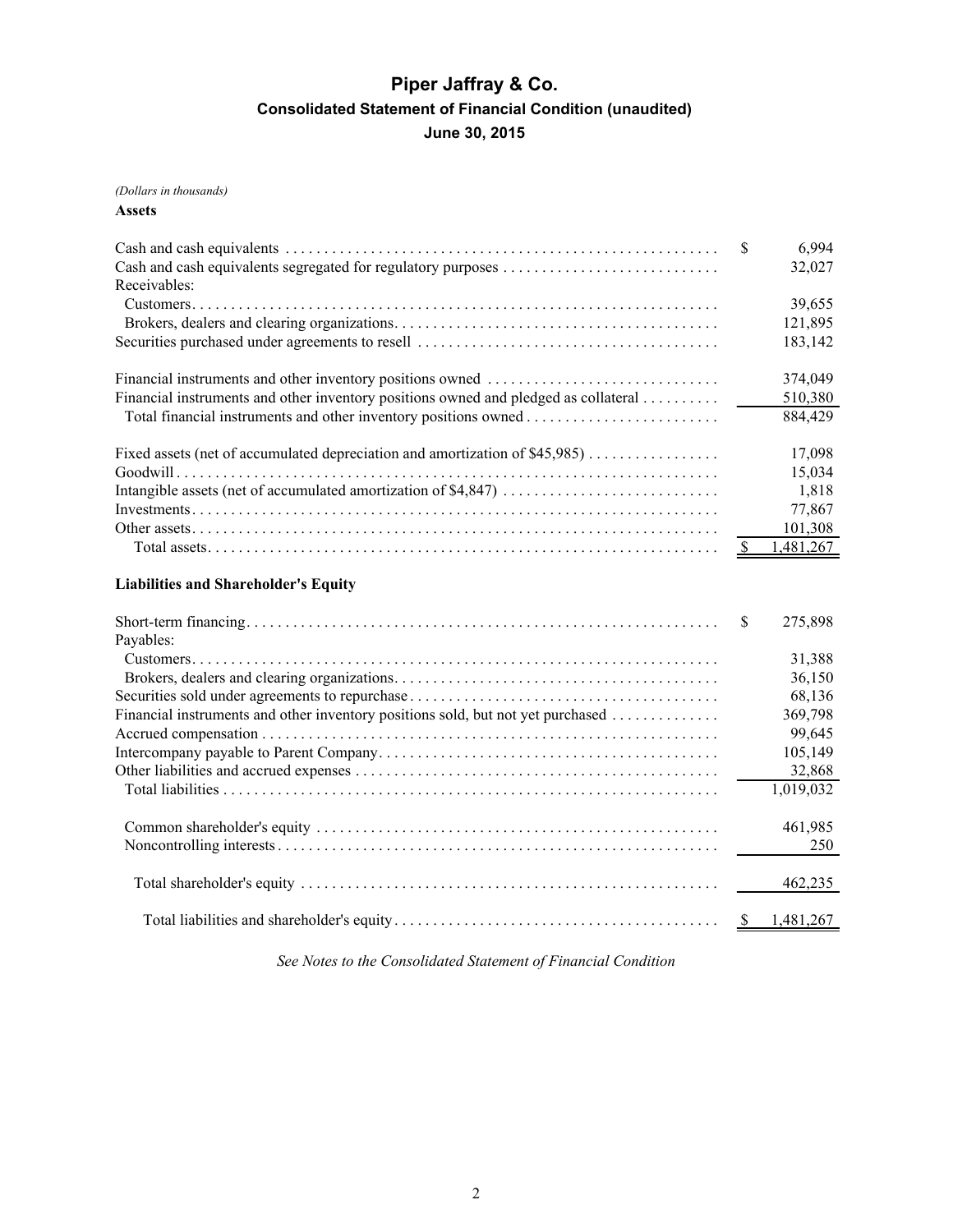**Note 1** *Organization and Basis of Presentation*

## **Organization**

Piper Jaffray & Co. ("Piper Jaffray" or the "Company") is a wholly owned subsidiary of Piper Jaffray Companies ("Parent Company"). The Parent Company is a public holding company incorporated in Delaware and traded on the New York Stock Exchange ("NYSE"). The Company is a self-clearing securities broker dealer and investment banking firm registered under the Securities and Exchange Act of 1934 and is a member of the Financial Industry Regulatory Authority ("FINRA"). As such, the Company trades and effects transactions in listed and unlisted equity and fixed income securities, underwrites equity and municipal debt offerings and provides various other financial services.

## **Basis of Presentation**

The accompanying consolidated statement of financial condition has been prepared in accordance with U.S. generally accepted accounting principles ("U.S. GAAP") and includes the accounts of Piper Jaffray and all other entities in which the Company has a controlling financial interest. Noncontrolling interests represent equity interests in consolidated entities that are not attributable, either directly or indirectly, to Piper Jaffray. Noncontrolling interests include the minority equity holders' proportionate share of the equity in a private equity investment vehicle. All material intercompany balances have been eliminated.

The preparation of the consolidated statement of financial condition and related disclosures in conformity with U.S. GAAPrequires management to make estimates and assumptions that affect the reported amounts of assets and liabilities at the date of the consolidated statement of financial condition. Although these estimates and assumptions are based on the best information available, actual results could differ from those estimates.

**Note 2** *Summary of Significant Accounting Policies*

#### **Principles of Consolidation**

The Company determines whether it has a controlling financial interest in an entity by first evaluating whether the entity is a voting interest entity or a variable interest entity ("VIE").

Voting interest entities are entities in which (i) the total equity investment at risk is sufficient to enable each entity to finance itself independently and (ii) the equity holders have the obligation to absorb losses, the right to receive residual returns and the right or power to make decisions about or direct the entity's activities that most significantly impact the entity's economic performance. Financial Accounting Standards Board ("FASB") Accounting Standards Codification Topic 810, "Consolidations," ("ASC 810") states that the usual condition for a controlling financial interest in a voting interest entity is ownership of a majority voting interest. Accordingly, the Company consolidates voting interest entities in which it has all, or a majority of, the voting interests.

VIEs are entities that lack one or more of the characteristics of a voting interest entity. With the exception of entities eligible for the deferral codified in FASB Accounting Standards Update ("ASU") No. 2010-10, "Consolidation: Amendments for Certain Investment Funds," ("ASU 2010-10") (generally asset managers and investment companies), ASC 810 states that a controlling financial interest in a VIE is present when an enterprise has one or more variable interests that have both (i) the power to direct the activities of the VIE that most significantly impact the VIE's economic performance and (ii) the obligation to absorb losses of the entity or the rights to receive benefits from the VIE that could potentially be significant to the VIE. Accordingly, the Company consolidates VIEs in which the Company has a controlling financial interest.

Entities meeting the deferral provision defined by ASU 2010-10 are evaluated under the historical VIE guidance. Under the historical guidance, a controlling financial interest in an entity is present when an enterprise has one or more variable interests that will absorb a majority of the entity's expected losses, receive a majority of the entity's expected residual returns, or both. The enterprise with a controlling financial interest is the primary beneficiary and consolidates the VIE.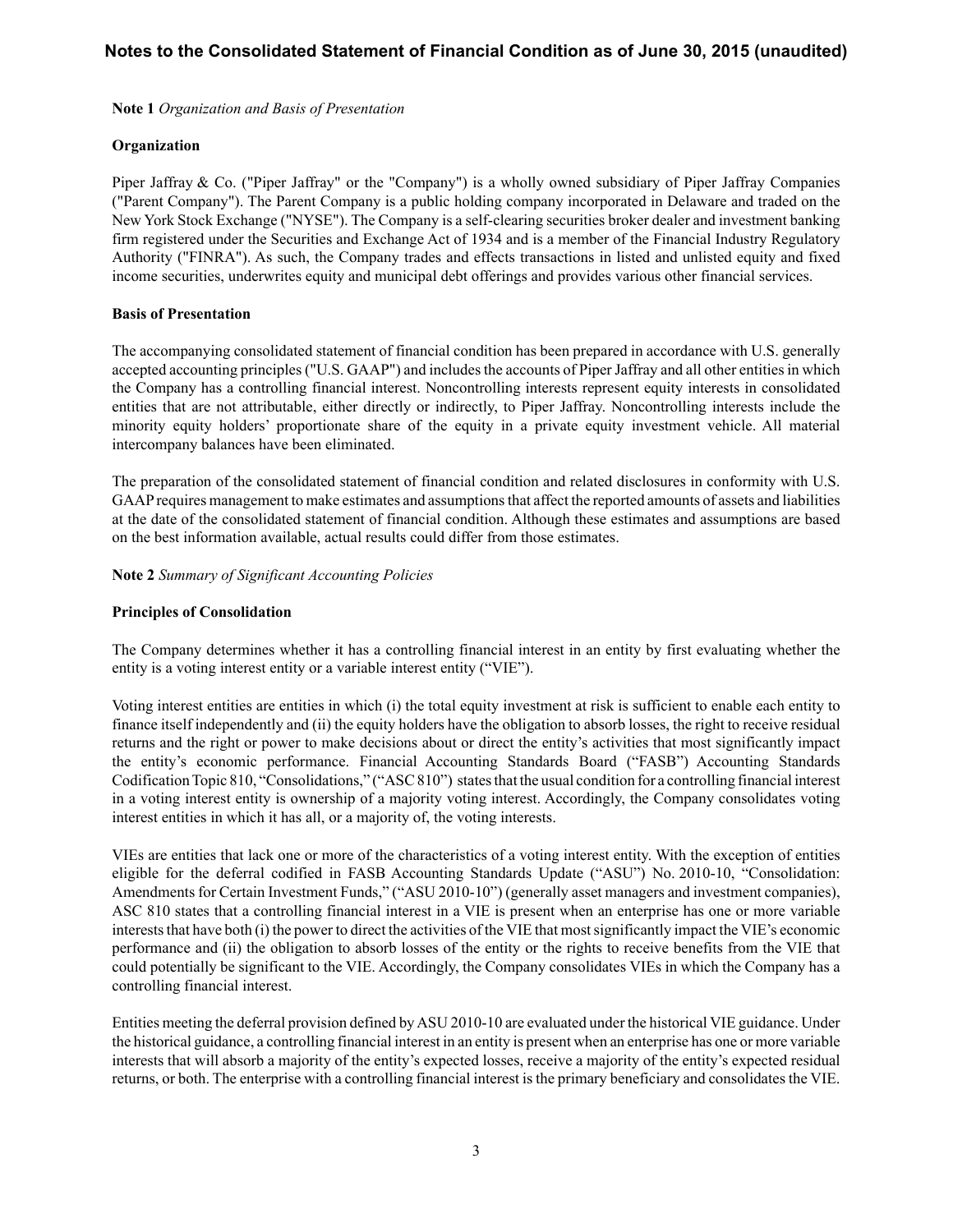Accordingly, the Company consolidates VIEs subject to the deferral provisions defined by ASU 2010-10 in which the Company is deemed to be the primary beneficiary.

When the Company does not have a controlling financial interest in an entity but exerts significant influence over the entity's operating and financial policies (generally defined as owning a voting or economic interest of between 20 percent to 50 percent), the Company's investment is accounted for under the equity method of accounting. The Company accounts for its investments in partnerships under the equity method of accounting. If the Company does not have a controlling financial interest in, or exert significant influence over, an entity, the Company accounts for its investment at fair value, if the fair value option was elected, or at cost.

## **Cash and Cash Equivalents**

Cash and cash equivalents consist of cash and highly liquid investments with maturities of 90 days or less at the date of origination.

In accordance with Rule 15c3-3 of the Securities Exchange Act of 1934, Piper Jaffray, as a registered broker dealer carrying customer accounts, is subject to requirements related to maintaining cash or qualified securities in a segregated reserve account for the exclusive benefit of its customers.

## **Customer Transactions**

Customer securities transactions are recorded on a settlement date basis, while the related revenues and expenses are recorded on a trade-date basis. Customer receivables and payables include amounts related to both cash and margin transactions. Securities owned by customers, including those that collateralize margin or other similar transactions, are not reflected on the consolidated statement of financial condition.

## **Receivables from and Payables to Brokers, Dealers and Clearing Organizations**

Receivables from brokers, dealers and clearing organizations include receivables arising from unsettled securities transactions, deposits paid for securities borrowed, receivables from clearing organizations, deposits with clearing organizations and amounts receivable for securities not delivered to the purchaser by the settlement date ("securities failed to deliver"). Payables to brokers, dealers and clearing organizations include payables arising from unsettled securities transactions, payables to clearing organizations and amounts payable for securities not received from a seller by the settlement date ("securities failed to receive"). Unsettled securities transactions related to the Company's operations are recorded at contract value on a net basis.

## **Collateralized Securities Transactions**

Securities purchased under agreements to resell and securities sold under agreements to repurchase are carried at the contractual amounts at which the securities will be subsequently resold or repurchased, including accrued interest. It is the Company's policy to take possession or control of securities purchased under agreements to resell at the time these agreements are entered into. The counterparties to these agreements typically are primary dealers of U.S. government securities and major financial institutions. Collateral is valued daily, and additional collateral is obtained from or refunded to counterparties when appropriate.

Securities borrowed and loaned result from transactions with other broker dealers or financial institutions and are recorded at the amount of cash collateral advanced or received. These amounts are included in receivables from and payables to brokers, dealers and clearing organizations on the consolidated statement of financial condition. Securities borrowed transactions require the Company to deposit cash or other collateral with the lender. Securities loaned transactions require the borrower to deposit cash with the Company. The Company monitors the market value of securities borrowed and loaned on a daily basis, with additional collateral obtained or refunded as necessary.

Interest is accrued on securities borrowed and loaned transactions and is included in other assets or other liabilities and accrued expenses on the consolidated statement of financial condition.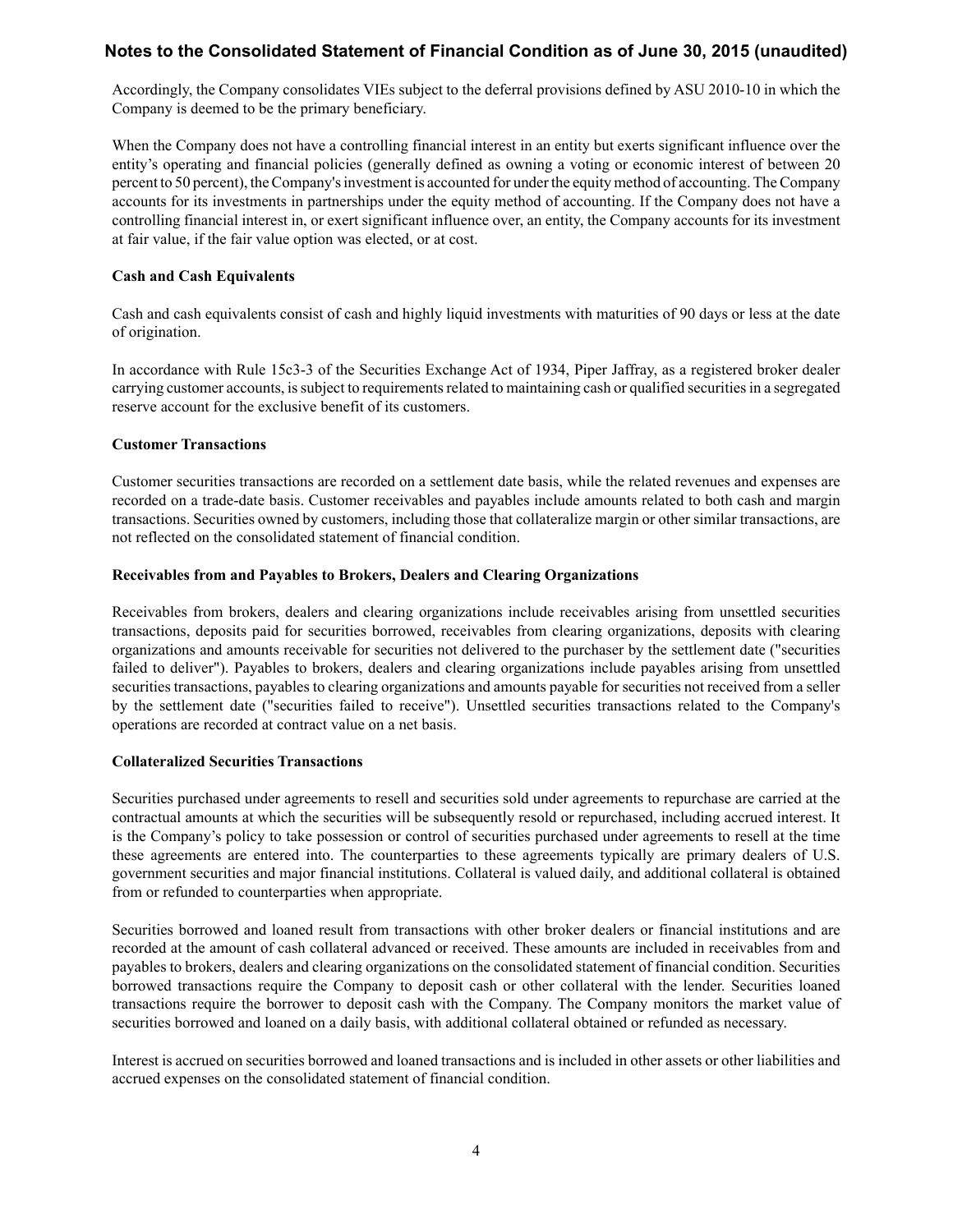## **Fair Value of Financial Instruments**

Financial instruments and other inventory positions owned and financial instruments and other inventory positions sold, but not yet purchased on the consolidated statement of financial condition consist of financial instruments (including securities with extended settlements and derivative contracts) recorded at fair value. Securities (both long and short), including securities with extended settlements, are recognized on a trade-date basis. Additionally, certain of the Company's investments on the consolidated statement of financial condition are recorded at fair value, either as required by accounting guidance or through the fair value election.

*Fair Value Measurement* – *Definition and Hierarchy* – FASB Accounting Standards Codification Topic 820, "Fair Value Measurement," ("ASC 820") defines fair value as the amount at which an instrument could be exchanged in an orderly transaction between market participants at the measurement date (the exit price). ASC 820 establishes a fair value hierarchy based on the inputs used to measure fair value. The fair value hierarchy maximizes the use of observable inputs and minimizes the use of unobservable inputs by requiring that the observable inputs be used when available. Observable inputs are inputs that market participants would use in pricing the asset or liability based on market data obtained from independent sources. Unobservable inputs reflect management's assumptions that market participants would use in pricing the asset or liability developed based on the best information available in the circumstances. The hierarchy is broken down into three levels based on the observability of inputs as follows:

Level I – Quoted prices (unadjusted) are available in active markets for identical assets or liabilities as of the report date. A quoted price for an identical asset or liability in an active market provides the most reliable fair value measurement because it is directly observable to the market.

Level II – Pricing inputs are other than quoted prices in active markets, which are either directly or indirectly observable as of the report date. The nature of these financial instruments include instruments for which quoted prices are available but traded less frequently, instruments whose fair value have been derived using a model where inputs to the model are directly observable in the market, or can be derived principally from or corroborated by observable market data, and instruments that are fair valued using other financial instruments, the parameters of which can be directly observed.

Level III – Instruments that have little to no pricing observability as of the report date. These financial instruments are measured using management's best estimate of fair value, where the inputs into the determination of fair value require significant management judgment or estimation.

*Valuation of Financial Instruments* – Based on the nature of the Company's business and its role as a "dealer" in the securities industry, the fair values of its financial instruments are determined internally. When available, the Company values financial instruments at observable market prices, observable market parameters, or broker or dealer prices (bid and ask prices). In the case of financial instruments transacted on recognized exchanges, the observable market prices represent quotations for completed transactions from the exchange on which the financial instrument is principally traded.

A substantial percentage of the fair value of the Company's financial instruments and other inventory positions owned and financial instruments and other inventory positions sold, but not yet purchased, are based on observable market prices, observable market parameters, or derived from broker or dealer prices. The availability of observable market prices and pricing parameters can vary from product to product. Where available, observable market prices and pricing or market parameters in a product may be used to derive a price without requiring significant judgment. In certain markets, observable market prices or market parameters are not available for all products, and fair value is determined using techniques appropriate for each particular product. These techniques involve some degree of judgment. Results from valuation models and other techniques in one period may not be indicative of future period fair value measurement.

For investments in illiquid or privately held securities that do not have readily determinable fair values, the determination of fair value requires the Company to estimate the value of the securities using the best information available. Among the factors considered by the Company in determining the fair value of such financial instruments are the cost, terms and liquidity of the investment, the financial condition and operating results of the issuer, the quoted market price of publicly traded securities with similar quality and yield, and other factors generally pertinent to the valuation of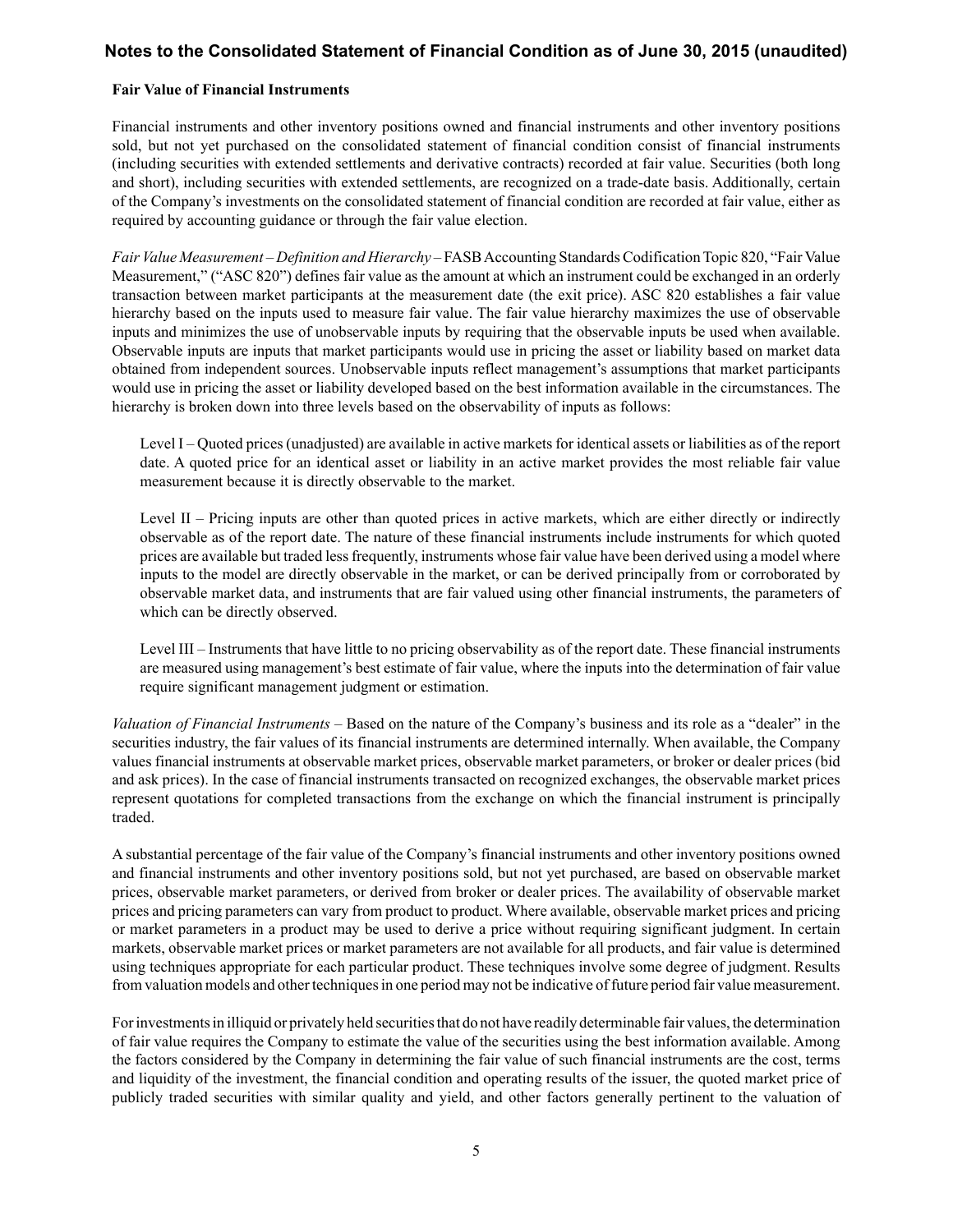investments. In instances where a security is subject to transfer restrictions, the value of the security is based primarily on the quoted price of a similar security without restriction but may be reduced by an amount estimated to reflect such restrictions. In addition, even where the Company derives the value of a security based on information from an independent source, certain assumptions may be required to determine the security's fair value. For instance, the Company assumes that the size of positions in securities that the Company holds would not be large enough to affect the quoted price of the securities if the firm sells them, and that any such sale would happen in an orderly manner. The actual value realized upon disposition could be different from the currently estimated fair value.

#### **Fixed Assets**

Fixed assets include furniture and equipment, software and leasehold improvements. Furniture and equipment and software are depreciated using the straight-line method over estimated useful lives of three to ten years. Leasehold improvements are amortized over their estimated useful life or the life of the lease, whichever is shorter. The Company capitalizes certain costs incurred in connection with internal use software projects and amortizes the amount over the expected useful life of the asset, generally three to seven years.

#### **Leases**

The Company leases its corporate headquarters and other offices under various non-cancelable leases. The leases require payment of real estate taxes, insurance and common area maintenance, in addition to rent. The terms of the Company's lease agreements generally range up to twelve years. Some of the leases contain renewal options, escalation clauses, rent-free holidays and operating cost adjustments.

For leases that contain escalation clauses or rent-free holidays, the Company recognizes the related rent expense on a straight-line basis from the date the Company takes possession of the property to the end of the initial lease term. The Company records any difference between the straight-line rent amounts and amounts payable under the leases as part of other liabilities and accrued expenses.

Cash or lease incentives received upon entering into certain leases are recognized on a straight-line basis as a reduction of rent expense from the date the Company takes possession of the property or receives the cash to the end of the initial lease term. The Company records the unamortized portion of lease incentives as part of other liabilities and accrued expenses.

## **Goodwill and Intangible Assets**

Goodwill represents the fair value of the consideration transferred in excess of the fair value of identifiable net assets at the acquisition date. The recoverability of goodwill is evaluated annually, at a minimum, or on an interim basis if circumstances indicate a possible inability to realize the carrying amount. The Company has the option to first assess qualitative factors to determine whether the fair value of a reporting unit is less than its carrying amount. Further quantitative analysis is required if the Company determines that the fair value of a reporting unit is less than its carrying amount. The evaluation includes assessing the estimated fair value of the Company's reporting unit based on a discounted cash flow model using revenue and profit forecasts, the Parent Company's market capitalization, public market comparables and multiples of recent mergers and acquisitions of similar businesses, if available.

Intangible assets with determinable lives consist of customer relationships and non-competition agreements that are amortized over their estimated useful lives ranging from two to five years.

## **Investments**

The Company's proprietary investments include equity investments in private companies and partnerships, investments in public companies, investments in registered mutual funds, and warrants of public and private companies. Equity investments in private companies are accounted for at fair value, as required by accounting guidance or if the fair value option was elected, or at cost. Investments in partnerships are accounted for under the equity method, which is generally the net asset value. Exchange traded direct equity investments in public companies and registered mutual funds are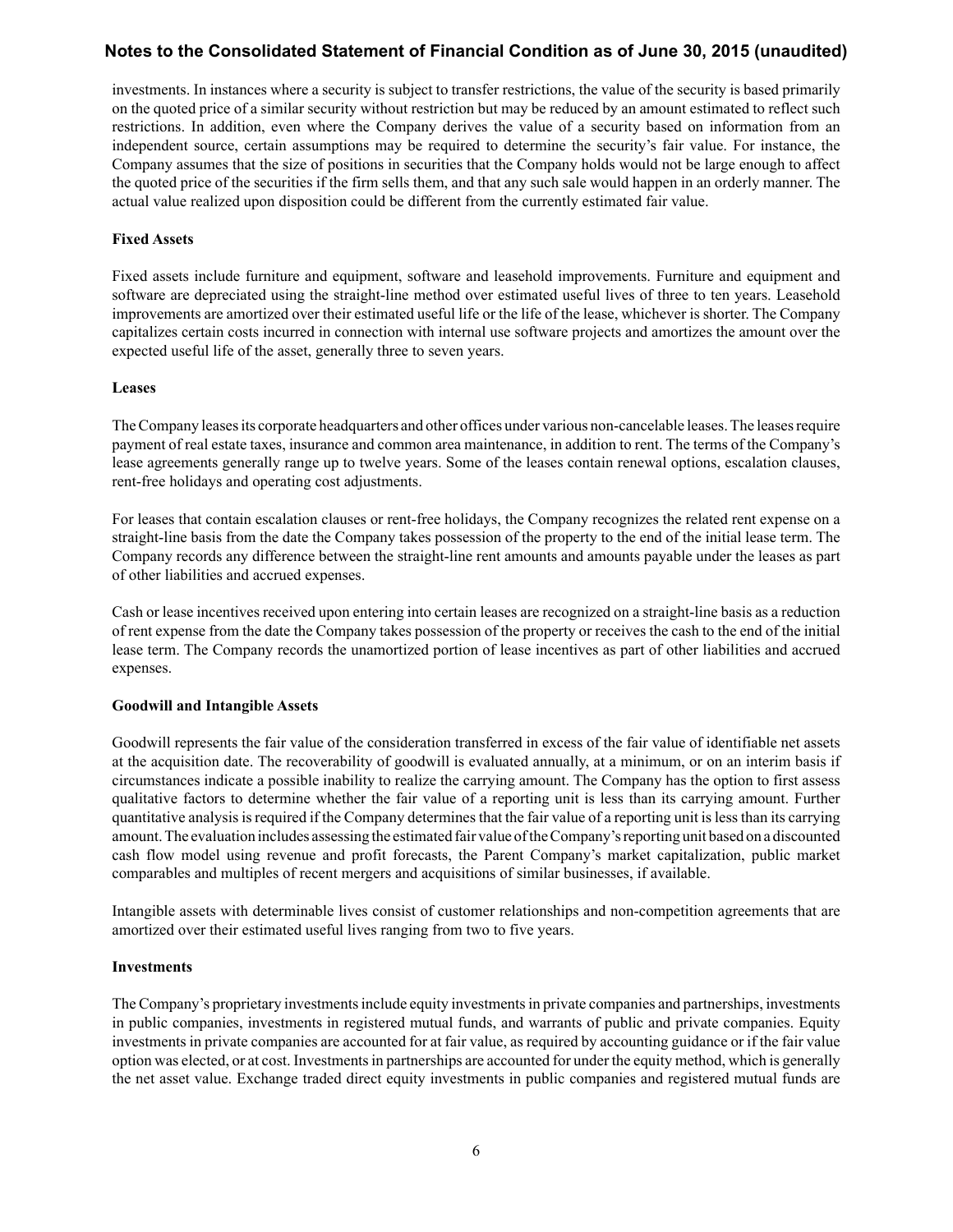accounted for at fair value. Company-owned warrants with a cashless exercise option are valued at fair value, while warrants without a cashless exercise option are valued at cost.

#### **Other Assets**

Other assets include net deferred income tax assets, receivables and prepaid expenses. Receivables include fee receivables, accrued interest and loans made to employees, typically in connection with their recruitment. Employee loans are forgiven based on continued employment and are amortized using the straight-line method over the respective terms of the loans, which generally range from two to five years.

#### **Income Taxes**

The Company is included in the consolidated U.S. federal income tax return filed by the Parent Company on a calendar year basis, combined returns for state tax purposes where required and separate state income tax returns where required. The Company determines and records income taxes based upon the provisions of a tax sharing arrangement with the Parent Company and U.S. affiliated entities. Deferred tax assets and liabilities are determined based on the difference between the financial statement carrying amounts and tax bases of assets and liabilities using enacted tax rates expected to apply to taxable income in the periods in which the deferred tax asset or liability is expected to be settled or realized. Uncertain tax positions are recognized if they are more likely than not to be sustained upon examination, based on the technical merits of the position. The amount of tax benefit recognized is the largest amount of benefit that is greater than 50 percent likely of being realized upon settlement. The Company recognizes interest and penalties, if any, related to income tax matters as part of the provision for income taxes.

#### **Contingencies**

The Company is involved in various pending and potential legal proceedings related to its business, including litigation, arbitration and regulatory proceedings. The Company establishes reserves for potential losses to the extent that claims are probable of loss and the amount of the loss can be reasonably estimated. The determination of the outcome and reserve amounts requires significant judgment on the part of management.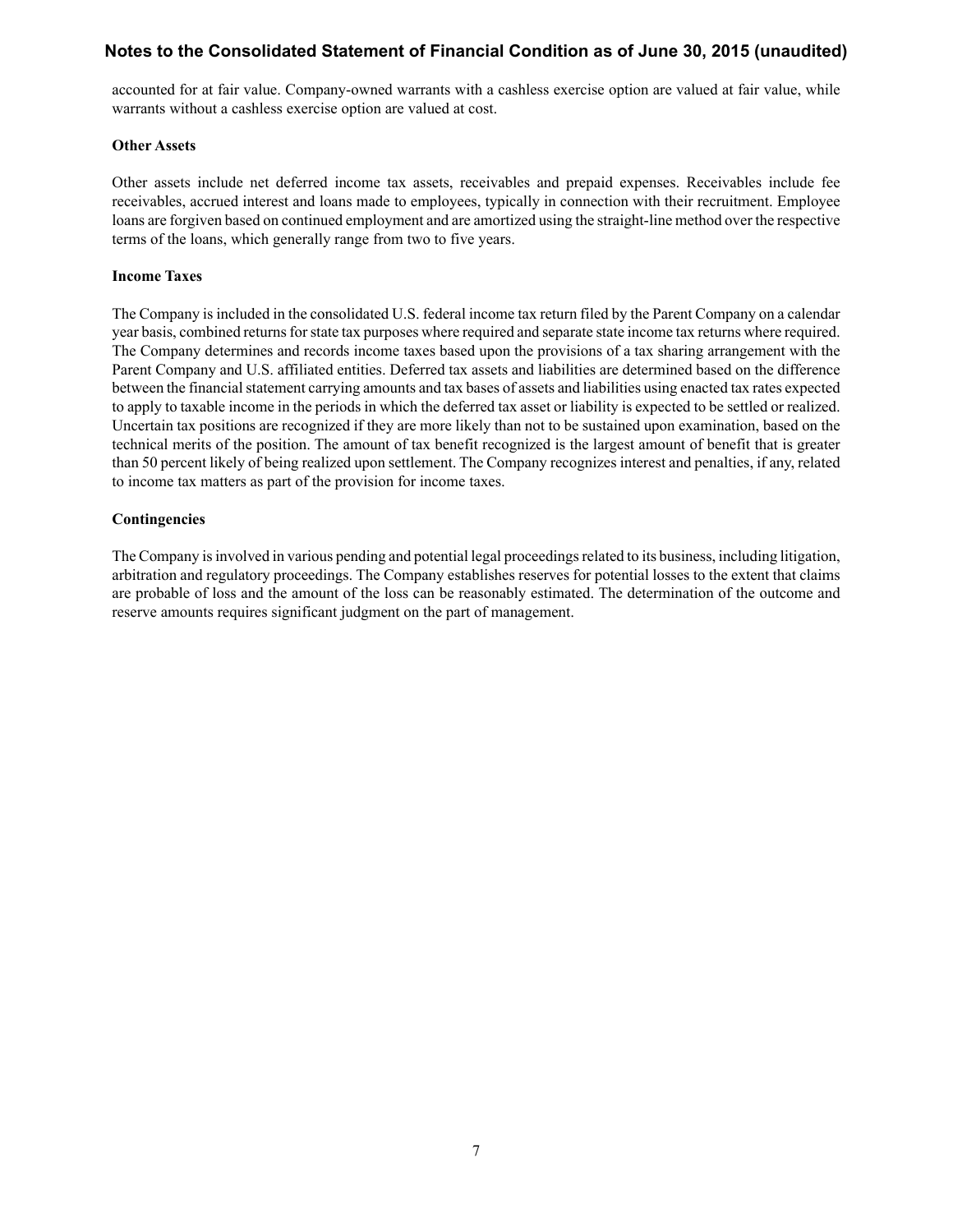**Note 3** *Financial Instruments and Other Inventory Positions Owned and Financial Instruments and Other Inventory Positions Sold, but Not Yet Purchased*

Financial instruments and other inventory positions owned and financial instruments and other inventory positions sold, but not yet purchased at June 30, 2015 were as follows:

| (Dollars in thousands)                                                           |               |         |
|----------------------------------------------------------------------------------|---------------|---------|
| Financial instruments and other inventory positions owned:                       |               |         |
| Corporate securities:                                                            |               |         |
|                                                                                  | <sup>\$</sup> | 49,776  |
|                                                                                  |               | 148,342 |
|                                                                                  |               | 71,183  |
| Municipal securities:                                                            |               |         |
|                                                                                  |               | 34,751  |
|                                                                                  |               | 173,029 |
|                                                                                  |               | 37,778  |
|                                                                                  |               | 129,399 |
|                                                                                  |               | 223,545 |
|                                                                                  |               | 16,542  |
|                                                                                  |               | 84      |
|                                                                                  |               | 884,429 |
|                                                                                  |               |         |
| Financial instruments and other inventory positions sold, but not yet purchased: |               |         |
| Corporate securities:                                                            |               |         |
|                                                                                  | <sup>\$</sup> | 144,063 |
|                                                                                  |               | 30,098  |
|                                                                                  |               | 18,680  |
|                                                                                  |               | 176,751 |
|                                                                                  |               | 206     |
|                                                                                  |               | 369,798 |

At June 30, 2015, financial instruments and other inventory positions owned in the amount of \$510.4 million had been pledged as collateral for repurchase agreements and short-term financings.

Financial instruments and other inventory positions sold, but not yet purchased represent obligations of the Company to deliver the specified security at the contracted price, thereby creating a liability to purchase the security in the market at prevailing prices. The Company is obligated to acquire the securities sold short at prevailing market prices, which may exceed the amount reflected on the consolidated statement of financial condition. The Company economically hedges changes in the market value of its financial instruments and other inventory positions owned using inventory positions sold, but not yet purchased, and exchange traded options.

## **Derivative Contract Financial Instruments**

The Company enters into option contracts to economically hedge market value risk associated with its trading of convertible securities. As of June 30, 2015, the total absolute notional contract amount associated with the Company's outstanding equity option derivative contracts was \$15.4 million. The Company's option contracts do not qualify for hedge accounting. Derivatives are reported on a net basis by counterparty (i.e., the net payable or receivable for derivative assets and liabilities for a given counterparty) when a legal right of offset exists and on a net basis by cross product when applicable provisions are stated in master netting agreements. As of June 30, 2015, the Company's derivative contracts are reported at gross fair market value on the consolidated statement of financial condition.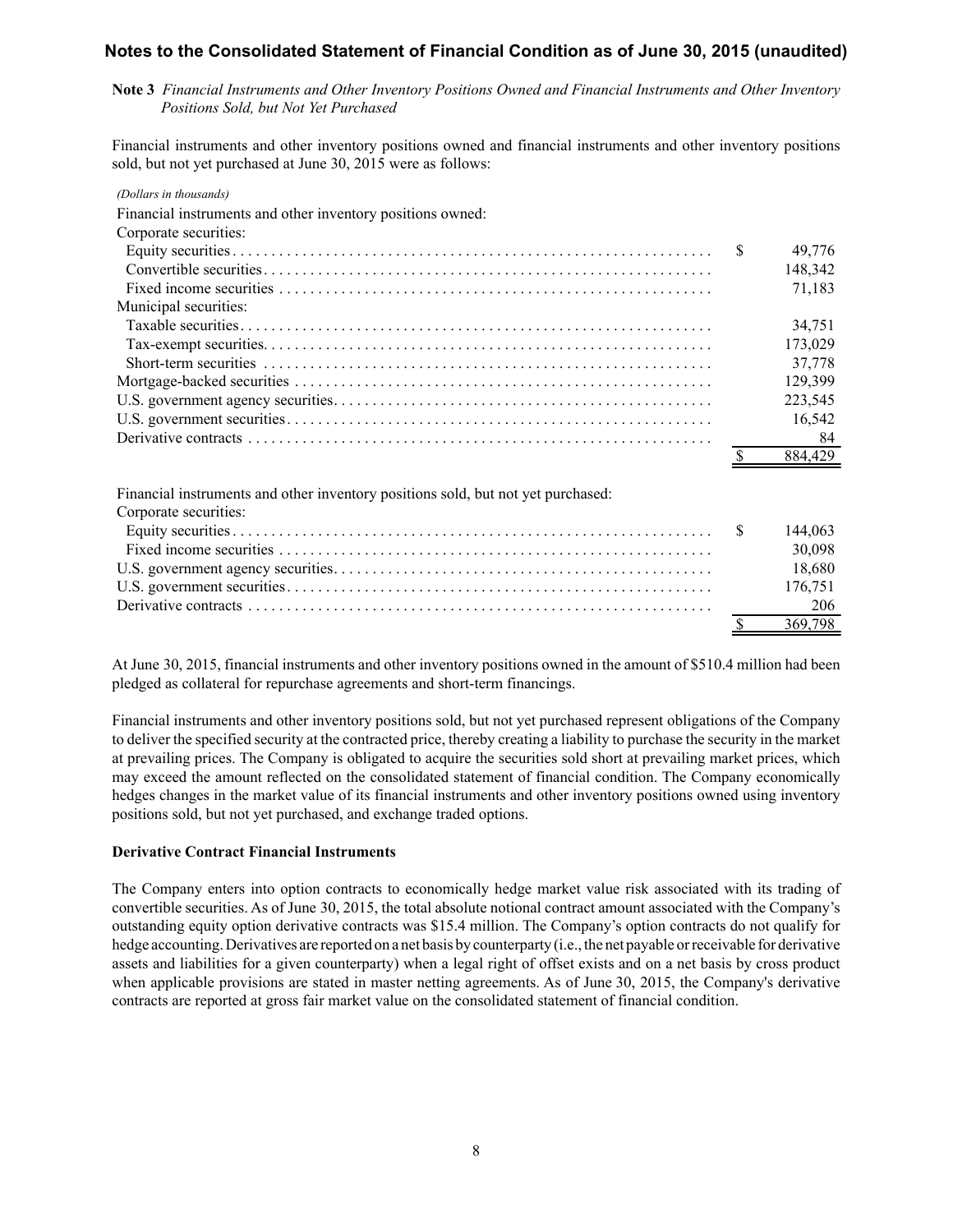#### **Note 4** *Fair Value of Financial Instruments*

Based on the nature of the Company's business and its role as a "dealer" in the securities industry, the fair values of its financial instruments are determined internally. The Company's processes are designed to ensure that the fair values used for financial reporting are based on observable inputs wherever possible. In the event that observable inputs are not available, unobservable inputs are developed based on an evaluation of all relevant empirical market data, including prices evidenced by market transactions, interest rates, credit spreads, volatilities and correlations and other securityspecific information. Valuation adjustments related to illiquidity or counterparty credit risk are also considered. In estimating fair value, the Company may utilize information provided by third party pricing vendors to corroborate internally-developed fair value estimates.

The Company employs specific control processes to determine the reasonableness of the fair value of its financial instruments. The Company's processes are designed to ensure that the internally-estimated fair values are accurately recorded and that the data inputs and the valuation techniques used are appropriate, consistently applied, and that the assumptions are reasonable and consistent with the objective of determining fair value. Individuals outside of the trading departments perform independent pricing verification reviews as of each reporting date. The Company has established parameters which set forth when the fair value of securities are independently verified. The selection parameters are generally based upon the type of security, the level of estimation risk of a security, the materiality of the security to the Company's financial statements, changes in fair value from period to period, and other specific facts and circumstances of the Company's securities portfolio. In evaluating the initial internally-estimated fair values made by the Company's traders, the nature and complexity of securities involved (e.g., term, coupon, collateral, and other key drivers of value), level of market activity for securities, and availability of market data are considered. The independent price verification procedures include, but are not limited to, analysis of trade data (both internal and external where available), corroboration to the valuation of positions with similar characteristics, risks and components, or comparison to an alternative pricing source, such as a discounted cash flow model. The Company's valuation committee, comprised of members of senior management, provides oversight and overall responsibility for the internal control processes and procedures related to fair value measurements.

The following is a description of the valuation techniques used to measure fair value.

## **Cash Equivalents**

Cash equivalents include highly liquid investments with original maturities of 90 days or less. Actively traded money market funds are measured at their net asset value and classified as Level I.

#### **Financial Instruments and Other Inventory Positions Owned**

The Company records financial instruments and other inventory positions owned and financial instruments and other inventory positions sold, but not yet purchased at fair value on the consolidated statement of financial condition.

*Equity securities –* Exchange traded equity securities are valued based on quoted prices from the exchange for identical assets or liabilities as of the period-end date. To the extent these securities are actively traded and valuation adjustments are not applied, they are categorized as Level I. Non-exchange traded equity securities (principally hybrid preferred securities) are measured primarily using broker quotations, prices observed for recently executed market transactions and internally-developed fair value estimates based on observable inputs and are categorized within Level II of the fair value hierarchy.

*Convertible securities –* Convertible securities are valued based on observable trades, when available. Accordingly, these convertible securities are categorized as Level II.

*Corporate fixed income securities –*Fixed income securities include corporate bonds which are valued based on recently executed market transactions of comparable size, internally-developed fair value estimates based on observable inputs, or broker quotations. Accordingly, these corporate bonds are categorized as Level II.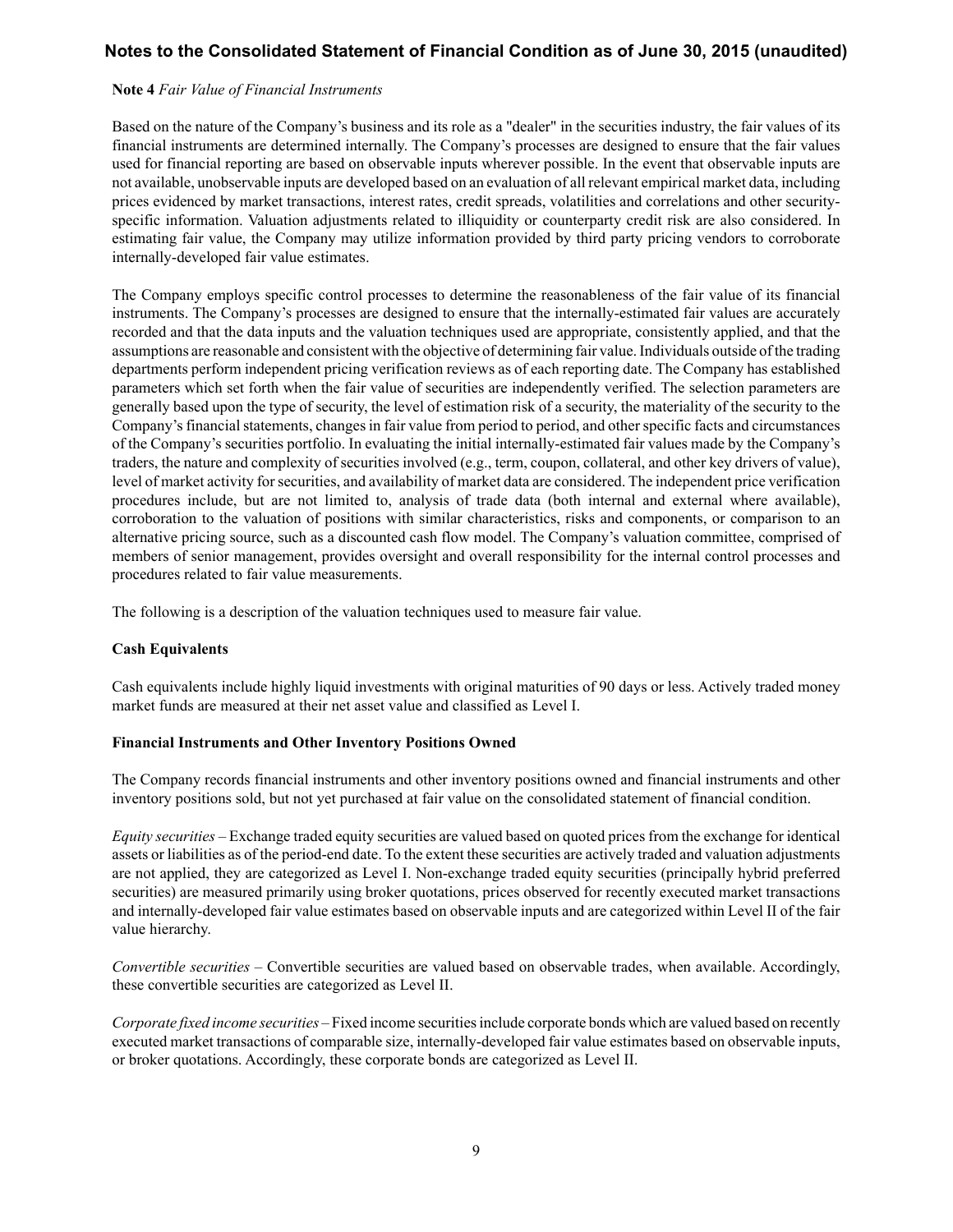*Taxable municipal securities –* Taxable municipal securities are valued using recently executed observable trades or market price quotations and therefore are generally categorized as Level II.

*Tax-exempt municipal securities –* Tax-exempt municipal securities are valued using recently executed observable trades or market price quotations and therefore are generally categorized as Level II. Certain illiquid tax-exempt municipal securities are valued using market data for comparable securities (maturity and sector) and management judgment to infer an appropriate current yield or other model-based valuation techniques deemed appropriate by management based on the specific nature of the individual security and are therefore categorized as Level III.

*Short-term municipal securities –* Short-term municipal securities include auction rate securities, variable rate demand notes, and other short-term municipal securities. Variable rate demand notes and other short-term municipal securities are valued using recently executed observable trades or market price quotations and therefore are generally categorized as Level II. Auction rate securities with limited liquidity are categorized as Level III and are valued using discounted cash flow models with unobservable inputs such as the Company's expected recovery rate on the securities.

*Mortgage-backed securities –* Mortgage-backed securities, which are principally collateralized by residential mortgages, have experienced low volumes of executed transactions resulting in less observable transaction data. Certain mortgage-backed securities collateralized by residential mortgages are valued using cash flow models that utilize unobservable inputs including credit default rates, prepayment rates, loss severity and valuation yields. As judgment is used to determine the range of these inputs, these mortgage-backed securities are categorized as Level III.

*U.S. government agency securities –* U.S. government agency securities include agency debt bonds and mortgage bonds. Agency debt bonds are valued by using either direct price quotes or price quotes for comparable bond securities and are categorized as Level II. Mortgage bonds include bonds secured by mortgages, mortgage pass-through securities, agency collateralized mortgage-obligation ("CMO") securities and agency interest-only securities. Mortgage passthrough securities, CMO securities and interest-only securities are valued using recently executed observable trades or other observable inputs, such as prepayment speeds and therefore are generally categorized as Level II. Mortgage bonds are valued using observable market inputs, such as market yields ranging from 120-450 basis points ("bps") on spreads over U.S. treasury securities, or models based upon prepayment expectations ranging from 4%-20% conditional prepayment rate ("CPR"). These securities are categorized as Level II.

*U.S. government securities –* U.S. government securities include highly liquid U.S. treasury securities which are generally valued using quoted market prices and therefore categorized as Level I. The Company does not transact in securities of countries other than the U.S. government.

*Derivatives –* Derivative contracts include equity options contracts, which are valued based on quoted prices from the exchange for identical assets or liabilities as of the period-end date. To the extent these contracts are actively traded and valuation adjustments are not applied, they are categorized as Level I.

## **Investments**

The Company's investments valued at fair value include equity investments in private companies and partnerships, investments in public companies, investments in registered mutual funds, and warrants of public and private companies. Exchange traded direct equity investments in public companies and registered mutual funds are valued based on quoted prices on active markets and classified as Level I. Company-owned warrants, which have a cashless exercise option, are valued based upon the Black-Scholes option-pricing model and certain unobservable inputs. The Company applies a liquidity discount to the value of its warrants in public and private companies. For warrants in private companies, valuation adjustments, based upon management's judgment, are made to account for differences between the measured security and the stock volatility factors of comparable companies. Company-owned warrants are reported as Level III assets. Investments in private companies are valued based on an assessment of each underlying security. These securities are generally categorized as Level III.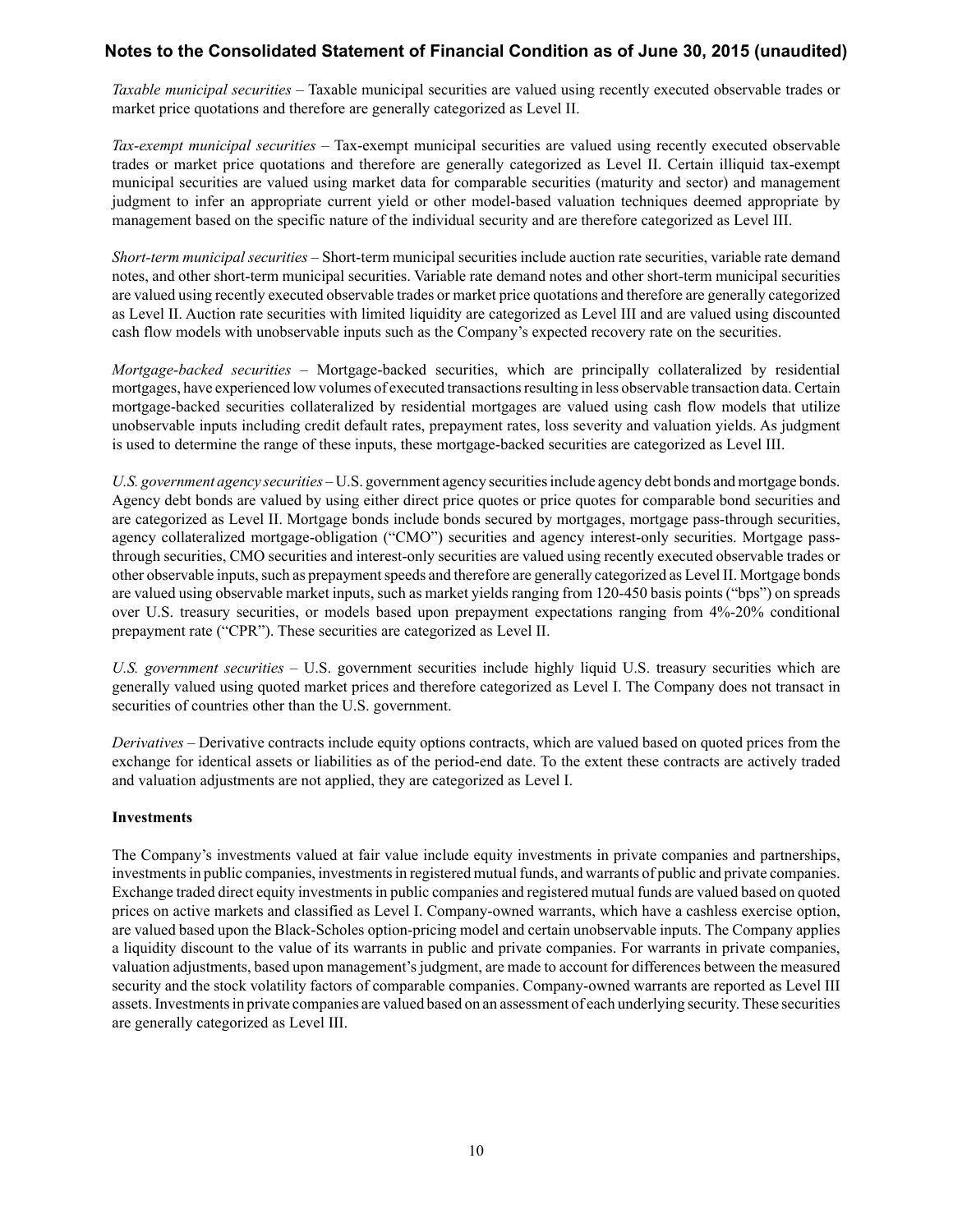*Fair Value Option –* The fair value option permits the irrevocable fair value option election on an instrument-byinstrument basis at initial recognition of an asset or liability or upon an event that gives rise to a new basis of accounting for that instrument. The fair value option was elected for certain equity investments at inception to reflect economic events in earnings on a timely basis. Equity investments of \$0.3 million, included within investments on the consolidated statement of financial condition, are accounted for at fair value and are classified as Level III assets at June 30, 2015.

The following table summarizes quantitative information about the significant unobservable inputs used in the fair value measurement of the Company's Level III financial instruments as of June 30, 2015:

|                                                                  | Valuation<br><b>Technique</b>                        | Unobservable Input                                        | Range        | Weighted<br>Average |
|------------------------------------------------------------------|------------------------------------------------------|-----------------------------------------------------------|--------------|---------------------|
| Assets:                                                          |                                                      |                                                           |              |                     |
| Financial instruments and<br>other inventory positions<br>owned: |                                                      |                                                           |              |                     |
| Municipal securities:                                            |                                                      |                                                           |              |                     |
| Tax-exempt securities                                            |                                                      | Discounted cash flow  Debt service coverage ratio $(2)$   | $5 - 60\%$   | 19.4%               |
| Short-term securities                                            | Discounted cash flow $\dots$                         | Expected recovery rate<br>$(\% \text{ of par}) (2)$       | $66 - 94\%$  | 91.0%               |
| Mortgage-backed securities:                                      |                                                      |                                                           |              |                     |
| Collateralized by<br>$residental$ mortgages $\dots$              | Discounted cash flow                                 | Credit default rates $(3)$                                | $0 - 62\%$   | 5.5%                |
|                                                                  |                                                      | Prepayment rates $(4)$                                    | $3 - 21\%$   | $6.2\%$             |
|                                                                  |                                                      | Loss severity $(3)$                                       | $10 - 100\%$ | 67.7%               |
|                                                                  |                                                      | Valuation yields $(3)$                                    | $5 - 8\%$    | 5.5%                |
| Investments at fair value:                                       |                                                      |                                                           |              |                     |
| Warrants in public and<br>private companies                      | Black-Scholes option<br>pricing model. $\dots \dots$ | Liquidity discount rates $(1)$                            | $30 - 35\%$  | 34.1%               |
| Warrants in private<br>$companes \dots \dots \dots \dots$        | Black-Scholes option<br>pricing model                | Stock volatility factors of<br>comparable companies $(2)$ | $29 - 59\%$  | 41.4%               |

*Sensitivity of the fair value to changes in unobservable inputs:*

*(1) Significant increase/(decrease) in the unobservable input in isolation would result in a significantly lower/(higher) fair value measurement.*

*(2) Significant increase/(decrease) in the unobservable input in isolation would result in a significantly higher/(lower) fair value measurement.*

- *(3) Significant changes in any of these inputs in isolation could result in a significantly different fair value. Generally, a change in the assumption*  used for credit default rates is accompanied by a directionally similar change in the assumption used for the loss severity and a directionally *inverse change in the assumption for valuation yields.*
- *(4) The potential impact of changes in prepayment rates on fair value is dependent on other security-specific factors, such as the par value and structure. Changes in the prepayment rates may result in directionally similar or directionally inverse changes in fair value depending on whether the security trades at a premium or discount to the par value.*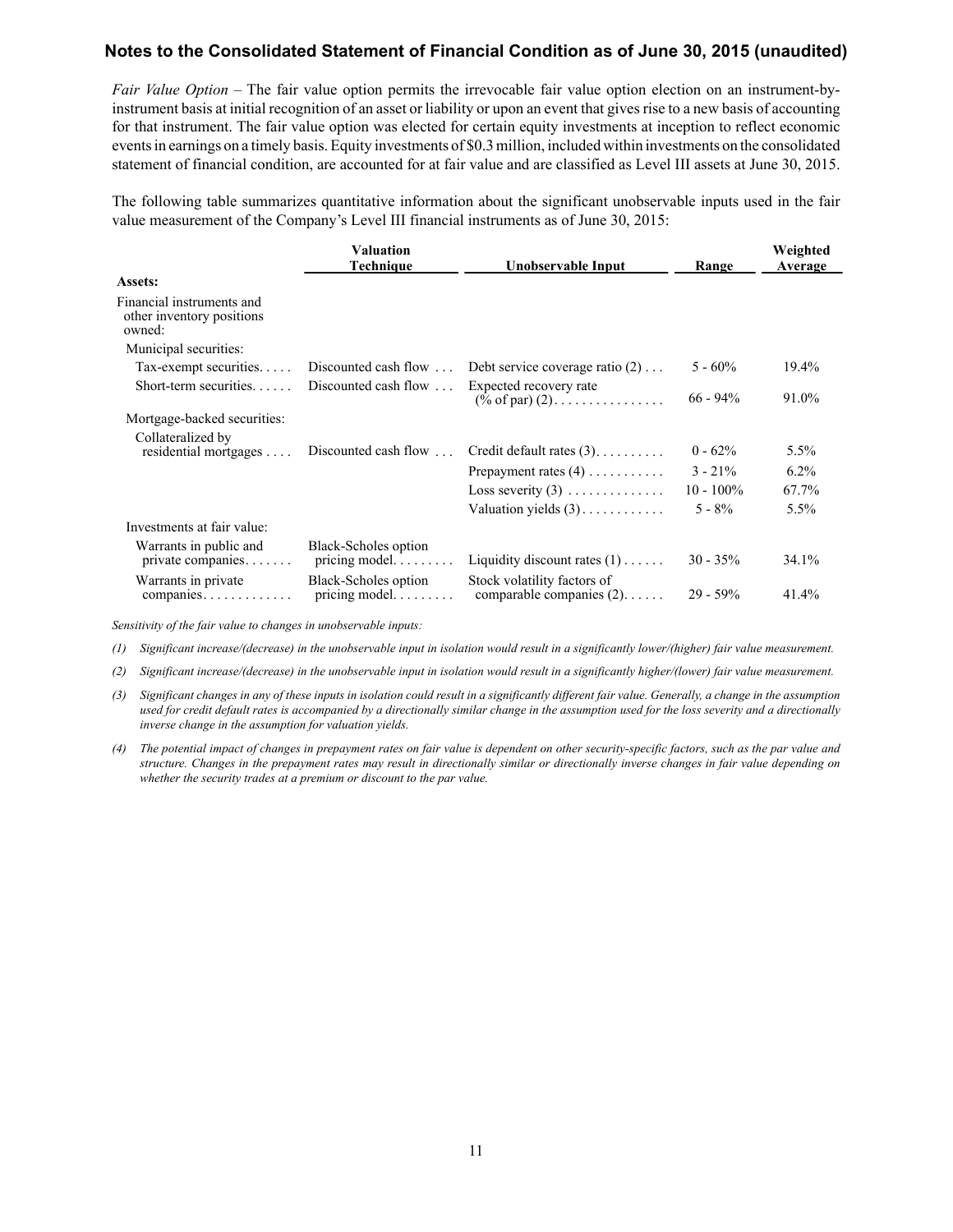The following table summarizes the valuation of the Company's financial instruments by pricing observability levels defined in ASC 820 as of June 30, 2015:

| (Dollars in thousands)                                                                 |                          | Level I |               | Level II |      | Level III | <b>Total</b>  |
|----------------------------------------------------------------------------------------|--------------------------|---------|---------------|----------|------|-----------|---------------|
| Assets:                                                                                |                          |         |               |          |      |           |               |
| Financial instruments and other<br>inventory positions owned:                          |                          |         |               |          |      |           |               |
| Corporate securities:                                                                  |                          |         |               |          |      |           |               |
| Equity securities                                                                      | \$                       | 41,494  | S             | 8,282    | \$   |           | \$<br>49,776  |
| Convertible securities                                                                 |                          |         |               | 148,342  |      |           | 148,342       |
| Fixed income securities                                                                |                          |         |               | 71,183   |      |           | 71,183        |
| Municipal securities:                                                                  |                          |         |               |          |      |           |               |
| Taxable securities                                                                     |                          |         |               | 34,751   |      |           | 34,751        |
| Tax-exempt securities                                                                  |                          |         |               | 171,843  |      | 1,186     | 173,029       |
| Short-term securities                                                                  |                          |         |               | 37,058   |      | 720       | 37,778        |
| Mortgage-backed securities                                                             |                          |         |               |          |      | 129,399   | 129,399       |
| U.S. government agency securities                                                      |                          |         |               | 223,545  |      |           | 223,545       |
| U.S. government securities                                                             |                          | 16,542  |               |          |      |           | 16,542        |
| Derivative contracts                                                                   |                          | 84      |               |          |      |           | 84            |
| Total financial instruments and other<br>inventory positions owned:                    |                          | 58,120  |               | 695,004  |      | 131,305   | 884,429       |
|                                                                                        |                          |         |               |          |      |           |               |
| Cash equivalents                                                                       |                          | 18      |               |          |      |           | 18            |
| Investments at fair value                                                              |                          | 22,226  |               |          |      | 272       | 22,498        |
|                                                                                        | $\overline{\mathcal{L}}$ | 80,364  | $\mathcal{S}$ | 695,004  | $\$$ | 131,577   | \$<br>906,945 |
| <b>Liabilities:</b>                                                                    |                          |         |               |          |      |           |               |
| Financial instruments and other<br>inventory positions sold, but not yet<br>purchased: |                          |         |               |          |      |           |               |
| Corporate securities:                                                                  |                          |         |               |          |      |           |               |
| Equity securities                                                                      | \$                       | 144,063 | \$            |          | \$   |           | \$<br>144,063 |
| Fixed income securities $\ldots$                                                       |                          |         |               | 30,098   |      |           | 30,098        |
| U.S. government agency securities                                                      |                          |         |               | 18,680   |      |           | 18,680        |
| U.S. government securities                                                             |                          | 176,751 |               |          |      |           | 176,751       |
| Derivative contracts                                                                   |                          | 206     |               |          |      |           | 206           |
| Total financial instruments and other<br>inventory positions sold, but not yet         |                          |         |               |          |      |           |               |
|                                                                                        | \$                       | 321,020 | \$            | 48,778   | \$   |           | \$<br>369,798 |

The Company's Level III assets were \$131.6 million, or 14.5 percent of financial instruments measured at fair value at June 30, 2015.

The carrying values of the Company's cash, securities either purchased or sold under agreements to resell, receivables and payables either from or to customers and brokers, dealers and clearing organizations and short-term financings approximate fair value due to their liquid or short-term nature.

#### **Note 5** *Variable Interest Entities*

The Company has investments in and/or acts as the managing partner of various partnerships, limited liability companies, or registered mutual funds. These entities were established for the purpose of investing in securities of public or private companies, or municipal debt obligations and were initially financed through the capital commitments or seed investments of the members.

VIEs are entities in which equity investors lack the characteristics of a controlling financial interest or do not have sufficient equity at risk for the entity to finance its activities. The determination as to whether an entity is a VIE is based on the amount and nature of the members' equity investment in the entity. The Company also considers other characteristics such as the power through voting rights or similar rights to direct the activities of an entity that most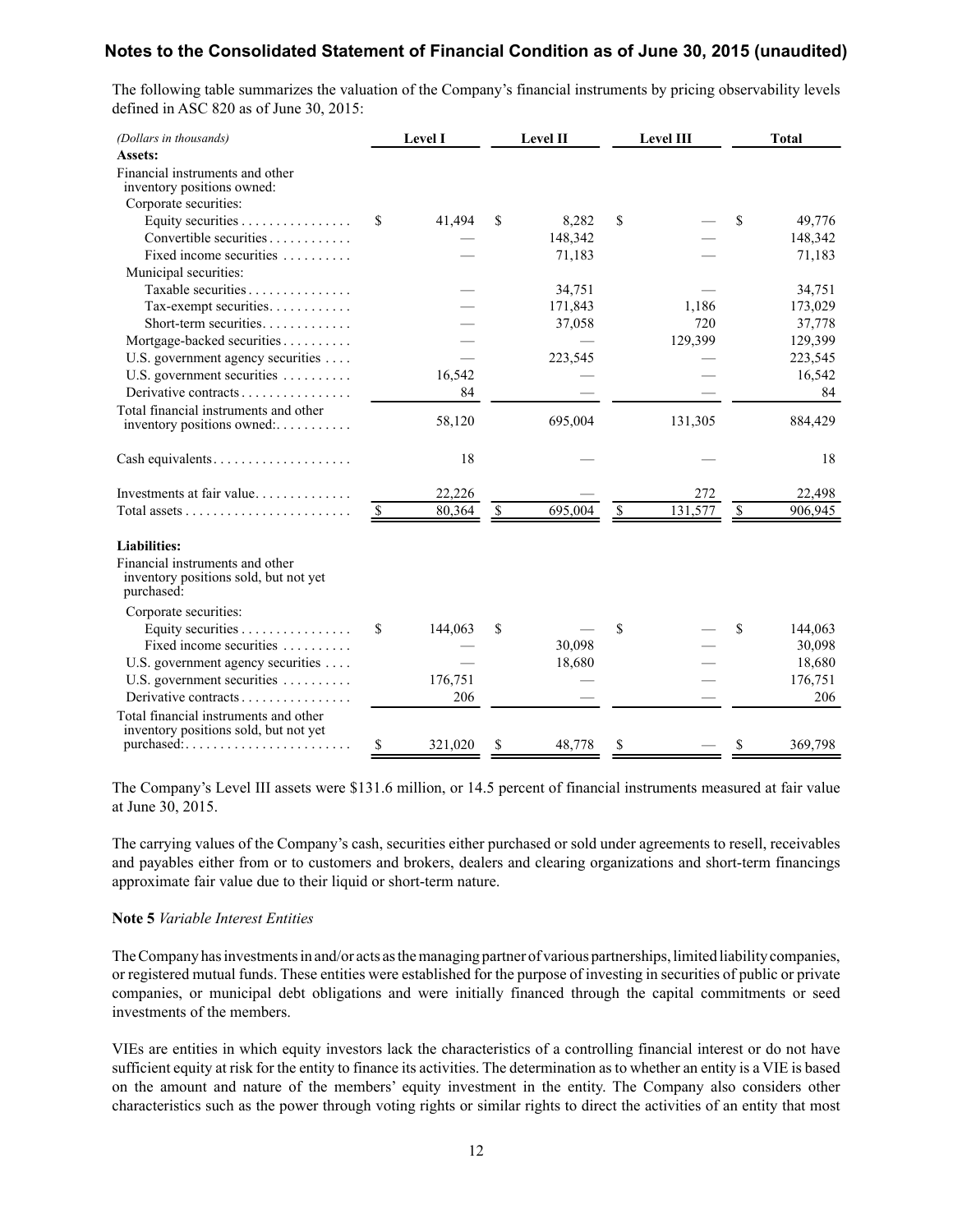significantly impact the entity's economic performance. For those entities that meet the deferral provisions defined by ASU 2010-10, the Company considers characteristics such as the ability to influence the decision making about the entity's activities and how the entity is financed. The Company has identified certain of the entities described above as VIEs. These VIEs had net assets approximating \$0.2 billion at June 30, 2015. The Company's exposure to loss from these VIEs is \$4.4 million, which is the carrying value of its capital contributions recorded in investments on the consolidated statement of financial condition at June 30, 2015. The Company had no liabilities related to these VIEs at June 30, 2015.

The Company is required to consolidate all VIEs for which it is considered to be the primary beneficiary. The determination as to whether the Company is considered to be the primary beneficiary is based on whether the Company has both the power to direct the activities of the VIE that most significantly impact the entity's economic performance and the obligation to absorb losses or the right to receive benefits of the VIE that could potentially be significant to the VIE. For those entities that meet the deferral provisions defined by ASU 2010-10, the determination as to whether the Company is considered to be the primary beneficiary differs in that it is based on whether the Company will absorb a majority of the VIE's expected losses, receive a majority of the VIE's expected residual returns, or both. The Company determined it is not the primary beneficiary of these VIEs and accordingly does not consolidate them. Furthermore, the Company has not provided financial or other support to these VIEs that it was not previously contractually required to provide as of June 30, 2015.

The Company also originates CMOs through secondary market vehicles. The Company's risk of loss with respect to these entities is limited to the fair value of the securities held by the Company.

#### **Note 6** *Receivables from and Payables to Brokers, Dealers and Clearing Organizations*

Amounts receivable from brokers, dealers and clearing organizations at June 30, 2015 included:

|  | 46.087  |
|--|---------|
|  | 8.061   |
|  | 50.694  |
|  | -600    |
|  | 16.453  |
|  | 121 895 |

Amounts payable to brokers, dealers and clearing organizations at June 30, 2015 included:

| (Dollars in thousands) |        |
|------------------------|--------|
|                        | 29.794 |
|                        |        |
|                        | 1.541  |
|                        | 4,805  |
|                        | 36,150 |

Deposits paid for securities borrowed approximate the market value of the securities. Securities failed to deliver and receive represent the contract value of securities that have not been delivered or received by the Company on settlement date.

## **Note 7** *Collateralized Securities Transactions*

The Company's financing and customer securities activities involve the Company using securities as collateral. In the event that the counterparty does not meet its contractual obligation to return securities used as collateral (e.g., pursuant to the terms of a repurchase agreement), or customers do not deposit additional securities or cash for margin when required, the Company may be exposed to the risk of reacquiring the securities or selling the securities at unfavorable market prices in order to satisfy its obligations to its customers or counterparties. The Company seeks to control this risk by monitoring the market value of securities pledged or used as collateral on a daily basis and requiring adjustments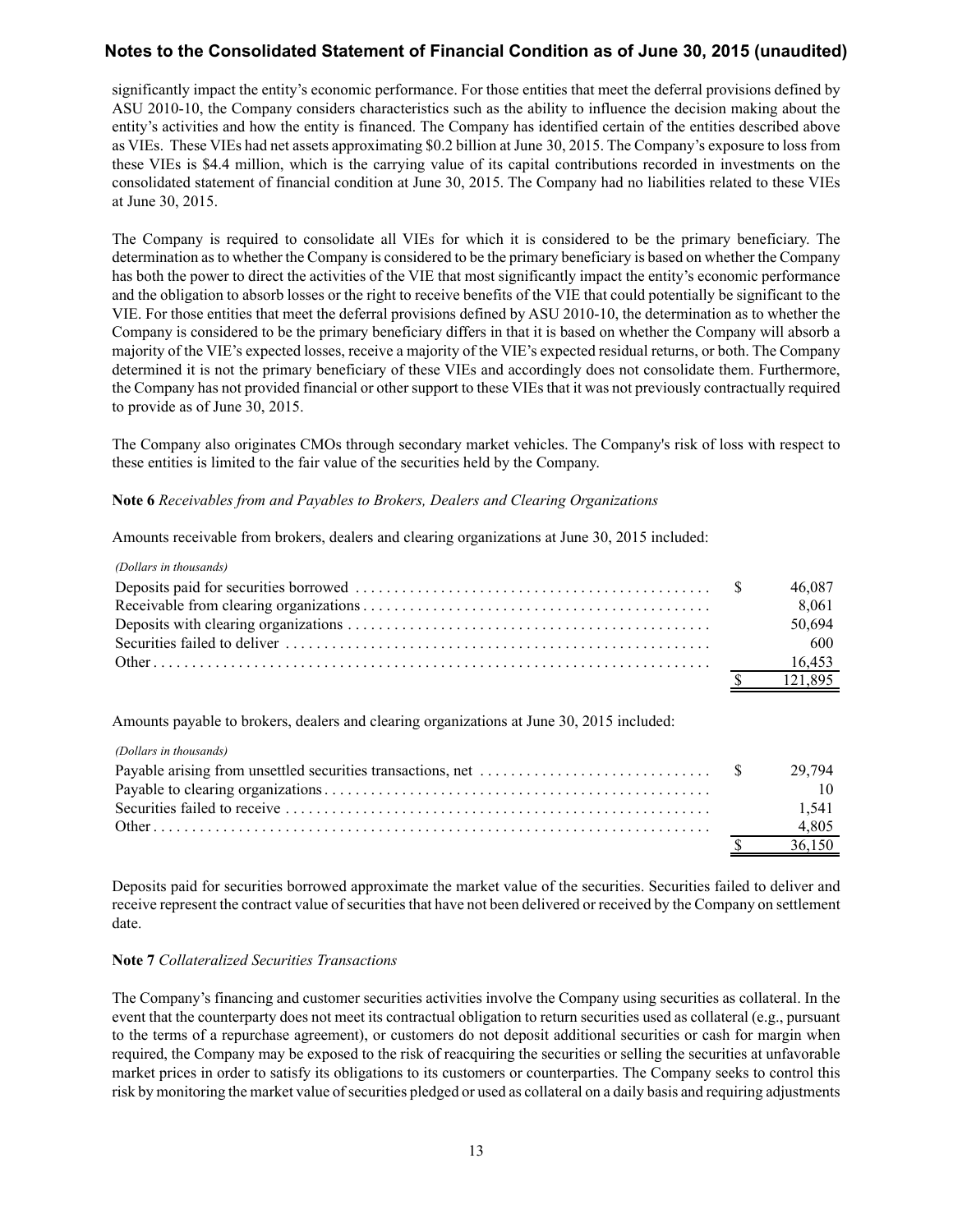in the event of excess market exposure. The Company also uses unaffiliated third party custodians to administer the underlying collateral for certain of its repurchase agreements and short-term financing to mitigate risk.

In a reverse repurchase agreement the Company purchases financial instruments from a seller, typically in exchange for cash, and agrees to resell the same or substantially the same financial instruments to the seller at a stated price plus accrued interest in the future. In a repurchase agreement, the Company sells financial instruments to a buyer, typically for cash, and agrees to repurchase the same or substantially the same financial instruments from the buyer at a stated price plus accrued interest at a future date. Even though repurchase and reverse repurchase agreements involve the legal transfer of ownership of financial instruments, they are accounted for as financing arrangements because they require the financial instruments to be repurchased or resold at maturity of the agreement.

In a securities borrowed transaction, the Company borrows securities from a counterparty in exchange for cash. When the Company returns the securities, the counterparty returns the cash. Interest is generally paid periodically over the life of the transaction.

In the normal course of business, the Company obtains securities purchased under agreements to resell, securities borrowed and margin agreements on terms that permit it to repledge or resell the securities to others, typically pursuant to repurchase agreements. The Company obtained securities with a fair value of approximately \$235.7 million at June 30, 2015, of which \$214.9 million had been pledged or otherwise transferred to satisfy its commitments under financial instruments and other inventory positions sold, but not yet purchased.

The following is a summary of the Company's securities sold under agreements to repurchase ("Repurchase Liabilities"), the fair market value of collateral pledged and the interest rate charged by the Company's counterparty, which is based on LIBOR plus an applicable margin, as of June 30, 2015:

|                                  |    | Repurchase         | <b>Fair Market</b> |                      |
|----------------------------------|----|--------------------|--------------------|----------------------|
| (Dollars in thousands)           |    | <b>Liabilities</b> | Value              | <b>Interest Rate</b> |
| Term up to 30 day maturities:    |    |                    |                    |                      |
|                                  | -S | 24.882 \$          | 35.762             | $1.94 - 2.13\%$      |
| Term of 30 to 90 day maturities: |    |                    |                    |                      |
|                                  |    | 5.985              | 7.525              | 2.13%                |
| On demand maturities:            |    |                    |                    |                      |
|                                  |    | 22,757             | 24,571             | $0.50 - 0.70\%$      |
|                                  |    | 14,512             | 14,499             | $0.25\%$             |
|                                  |    | 68,136             | 82,357             |                      |

Reverse repurchase agreements, repurchase agreements and securities borrowed and loaned are reported on a net basis by counterparty when a legal right of offset exists. There were no gross amounts offset on the consolidated statement of financial condition for reverse repurchase agreements, securities borrowed or repurchase agreements at June 30, 2015, as a legal right of offset did not exist. The Company had no outstanding securities lending arrangements as of June 30, 2015. See Note 3 for information related to the Company's offsetting of derivative contracts.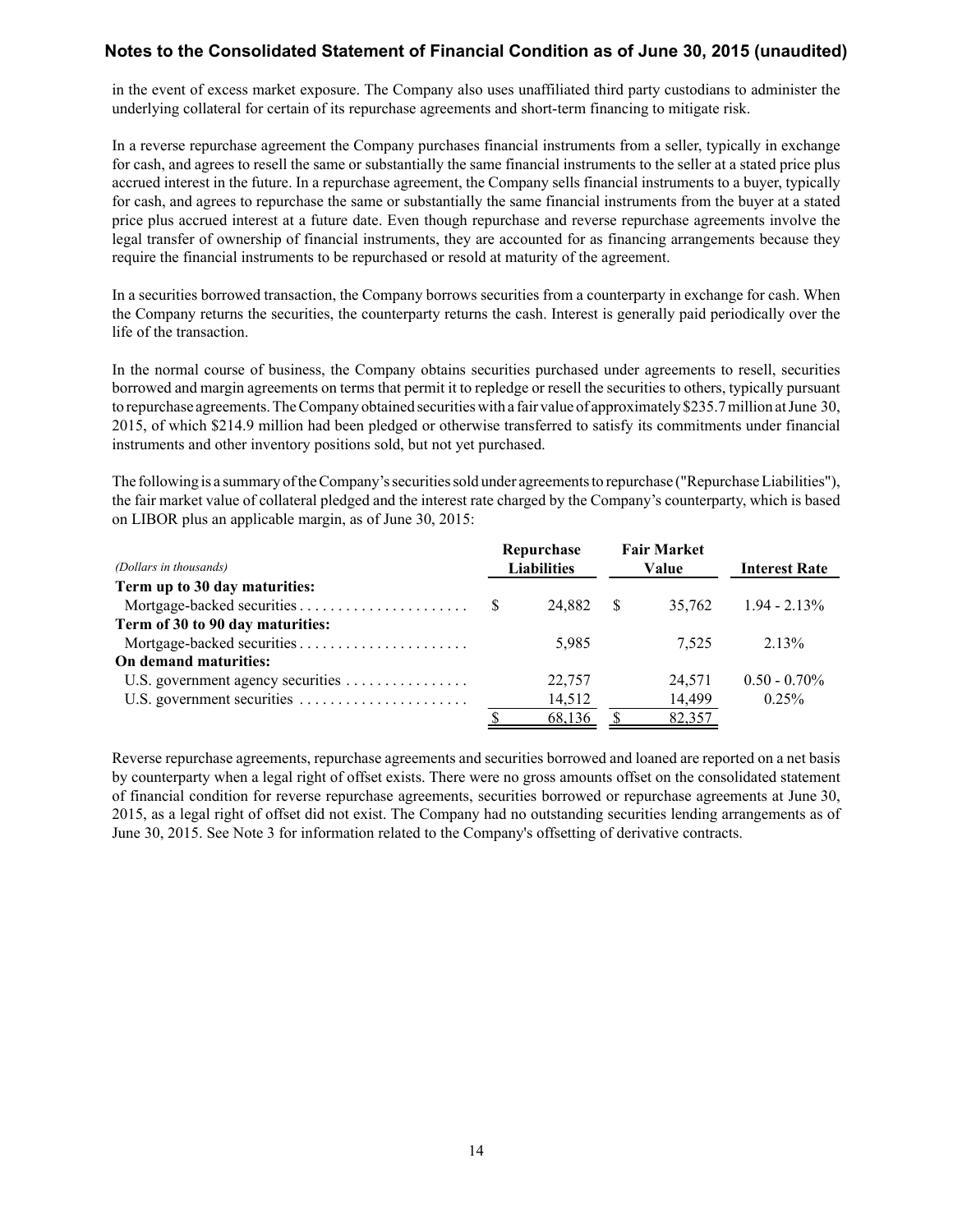#### **Note 8** *Investments*

The Company's proprietary investments include investments in private companies and partnerships, registered mutual funds, and warrants of public and private companies. Investments at June 30, 2015 included:

| (Dollars in thousands) |        |
|------------------------|--------|
|                        | 22,498 |
|                        | 964    |
|                        | 54,405 |
|                        | 77,867 |
|                        |        |
|                        | 77,617 |

*(1) Noncontrolling interests are attributable to third party ownership in a consolidated private equity investment vehicle.*

At June 30, 2015, investments carried on a cost basis had an estimated fair market value of \$1.0 million. The estimated fair value of these investments was based on an assessment of each underlying security. Because valuation estimates were based upon management's judgment, investments carried at cost would be categorized as Level III assets in the fair value hierarchy, if they were carried at fair value.

Investments accounted for under the equity method include general and limited partnership interests. The carrying value of these investments is based on the investment vehicle's net asset value. The net assets of investment partnerships consist of investments in both marketable and non-marketable securities. The underlying investments held by such partnerships are valued based on the estimated fair value determined by management in our capacity as general partner or investor and, in the case of investments in unaffiliated investment partnerships, are based on financial statements prepared by the unaffiliated general partners.

#### **Note 9** *Other Assets*

Other assets at June 30, 2015 included:

| (Dollars in thousands) |        |
|------------------------|--------|
|                        | 51,804 |
|                        |        |
|                        |        |
|                        | 11,258 |
|                        | 12,020 |
|                        | 5,849  |
|                        |        |
|                        |        |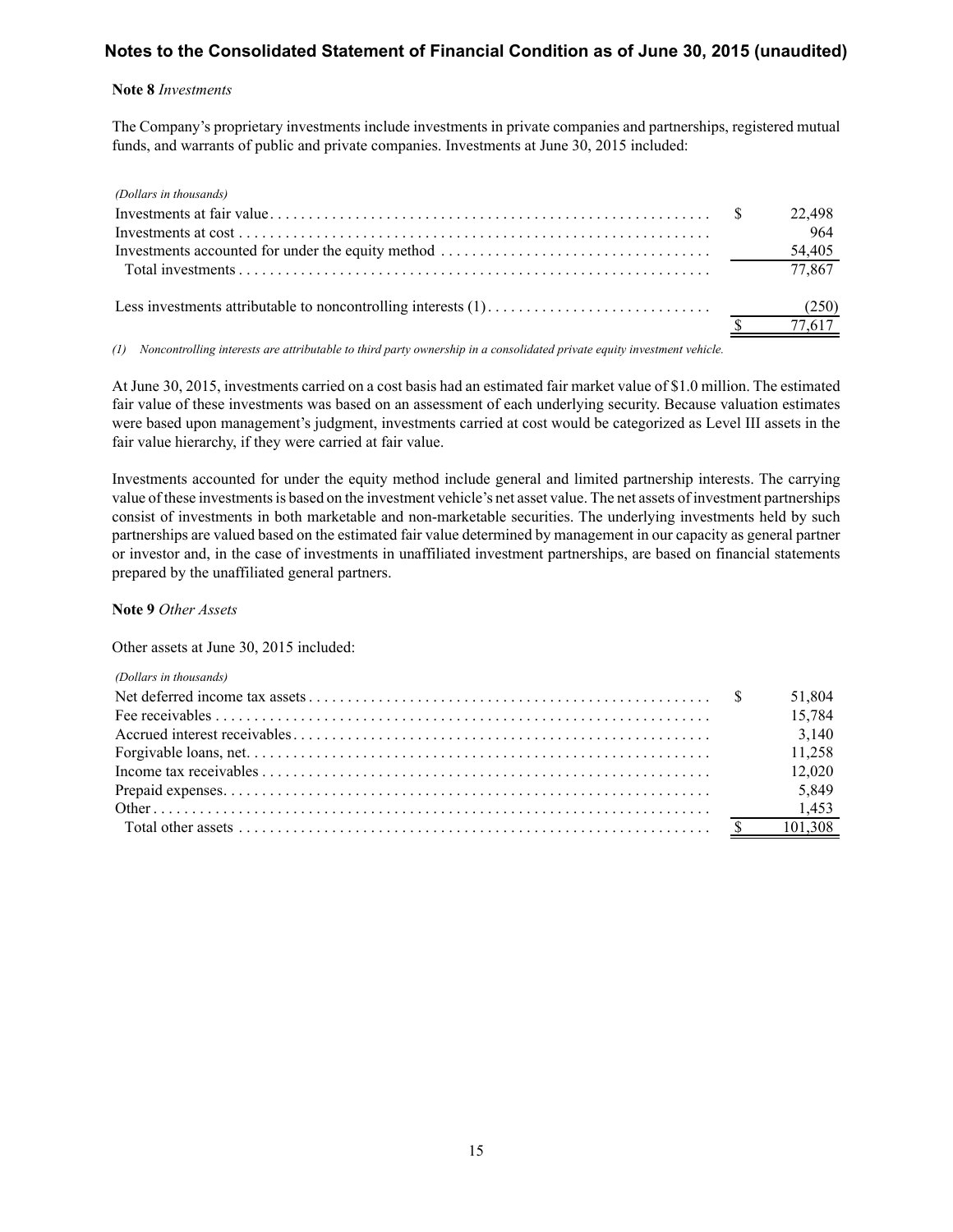## **Note 10** *Goodwill and Intangible Assets*

The following table presents the changes in the carrying value of goodwill and intangible assets for the six months ended June 30, 2015:

| (Dollars in thousands) |        |
|------------------------|--------|
| Goodwill               |        |
|                        | 15,034 |
|                        |        |
|                        |        |
|                        |        |
| Intangible assets      |        |
|                        | 2,344  |
|                        | (526)  |
|                        |        |

#### **Note 11** *Short-Term Financing*

The Company issues secured commercial paper to fund a portion of its securities inventory. The commercial paper notes ("CP Notes") can be issued with maturities of 27 days to 270 days from the date of issuance. The CP Notes are issued under three separate programs, CP Series A, CP Series II A and CP Series III A, and are secured by different inventory classes. As of June 30, 2015, the weighted average maturity of CP Series A, CP Series II A and CP Series III A was 65 days, 175 days and 7 days, respectively. The CP Notes are interest bearing or sold at a discount to par with an interest rate based on LIBOR plus an applicable margin. CPSeries III Aincludes a covenant that requires the Company to maintain excess net capital of \$120 million. At June 30, 2015, the Company had CP Notes of \$275.9 million outstanding with a weighted average interest rate of 1.61 percent.

The Company has committed short-term bank line financing available on a secured basis and uncommitted short-term bank line financing available on both a secured and unsecured basis. The Company uses these credit facilities in the ordinary course of business to fund a portion of its daily operations and the amount borrowed under these credit facilities varies daily based on the Company's funding needs.

The Company's committed short-term bank line financing at June 30, 2015 consisted of a one-year \$250 million committed revolving credit facility with U.S. Bank, N.A., which was renewed in December 2014. Advances under this facility are secured by certain marketable securities. The facility includes a covenant that requires the Company to maintain minimum net capital of \$120 million, and the unpaid principal amount of all advances under this facility will be due on December 18, 2015. The Company pays a nonrefundable commitment fee on the unused portion of the facility on a quarterly basis. At June 30, 2015, the Company had no advances against this line of credit.

The Company's uncommitted secured lines at June 30, 2015 totaled \$185 million with two banks and are dependent on having appropriate collateral, as determined by the bank agreement, to secure an advance under the line. The availability of the Company's uncommitted lines are subject to approval by the individual banks each time an advance is requested and may be denied. At June 30, 2015, the Company had no advances against these lines of credit.

## **Note 12** *Legal Contingencies*

The Company has been named as a defendant in various legal actions, including complaints and litigation and arbitration claims, arising from its business activities. Such actions include claims related to securities brokerage and investment banking activities, and certain class actions that primarily allege violations of securities laws and seek unspecified damages, which could be substantial. Also, the Company is involved from time to time in investigations and proceedings by governmental agencies and self-regulatory organizations ("SROs") which could result in adverse judgments, settlement, penalties, fines or other relief.

Given uncertainties regarding the timing, scope, volume and outcome of pending and potential legal actions, investigations and regulatory proceedings and other factors, the amounts of reserves and ranges of reasonably possible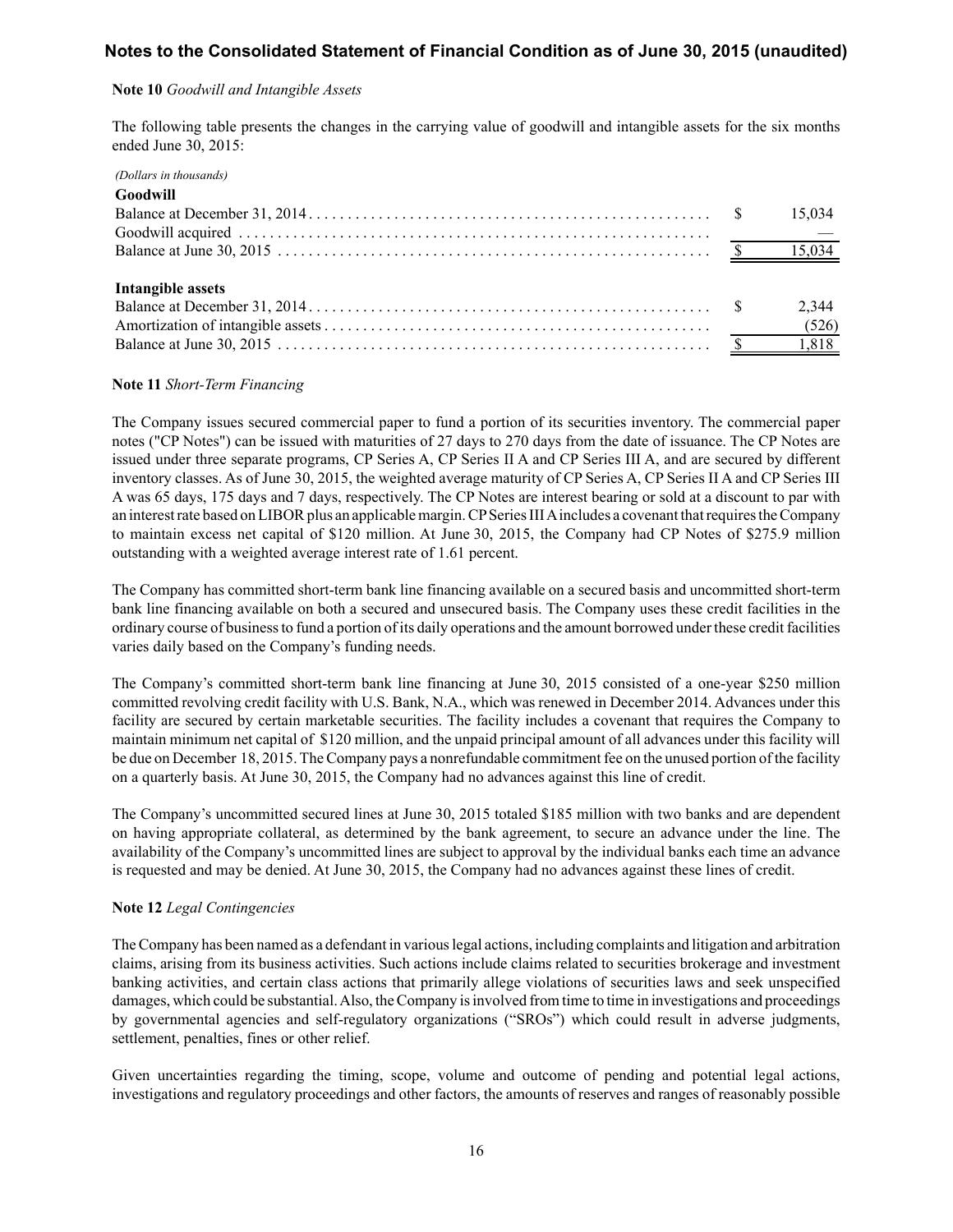losses are difficult to determine and of necessity subject to future revision. Subject to the foregoing, management of the Company believes, based on currently available information, after consultation with outside legal counsel and taking into account its established reserves, that pending legal actions, investigations and regulatory proceedings will be resolved with no material adverse effect on the consolidated statement of financial condition of the Company.

Several class action complaints were brought on behalf of a purported class of state, local and municipal government entities in connection with the bidding or sale of municipal guaranteed investment contracts and municipal derivatives directly from one of the defendants or through a broker, from January 1, 1992, to the present. The complaints, which have been consolidated into a single nationwide class action entitled *In re Municipal Derivatives Antitrust Litigation*, MDL No. 1950 (Master Docket No. 08-2516), allege antitrust violations and are pending in the U.S. District Court for the Southern District of New York under the multi-district litigation rules. The consolidated complaint seeks unspecified treble damages under the Sherman Act. Several California municipalities also brought separate class action complaints in California federal court, and approximately eighteen California municipalities and two New York municipalities filed individual lawsuits that are not as part of class actions, all of which have since been transferred to the Southern District of New York and consolidated for pretrial purposes. All three sets of complaints assert similar claims under federal (and for the California and New York plaintiffs, state) antitrust claims. No loss contingency has been reflected in the Company's consolidated statement of financial condition as this contingency is neither probable nor reasonably estimable at this time. Management is currently unable to estimate a range of reasonably possible loss for these matters because alleged damages have not been specified, the proceedings remain in the early stages, and there are significant factual issues to be resolved.

## **Note 13** *Noncontrolling Interests*

The consolidated statement of financial condition includes the accounts of Piper Jaffray and other entities in which the Company has a controlling financial interest. Noncontrolling interests represent equity interests in consolidated entities that are not attributable, either directly or indirectly, to Piper Jaffray. Noncontrolling interests include the minority equity holders' proportionate share of the equity in a private equity investment vehicle aggregating \$0.3 million as of June 30, 2015.

Ownership interests in entities held by parties other than Piper Jaffray are presented as noncontrolling interests within shareholder's equity, separate from the Company's own equity.

## **Note 14** *Employee Benefit Plans*

The Parent Company has various employee benefit plans, and substantially all Company employees are covered by at least one plan. The plans include health and welfare plans and a tax-qualified retirement plan.

## **Note 15** *Parent Company Compensation Plans*

## **Stock-Based Compensation**

The Parent Company maintains a stock-based compensation plan, the Piper Jaffray Companies Amended and Restated 2003 Annual and Long-Term Incentive Plan (the "Incentive Plan"). The Incentive Plan permits the grant of equity awards, including restricted stock, restricted stock units and non-qualified stock options, to the Company's employees. The awards granted to employees have either three-year cliff vesting periods, vest ratably over three years in equal installments or cliff vest upon meeting certain performance or market-based metrics. The maximum term of the stock options granted to employees is ten years. The Incentive Plan provides for accelerated vesting of awards if there is a severance event, a change in control of the Parent Company (as defined in the Incentive Plan), in the event of a participant's death, and at the discretion of the compensation committee of the Parent Company's board of directors.

## **Deferred Compensation Plan**

The Parent Company maintains various deferred compensation arrangements for employees.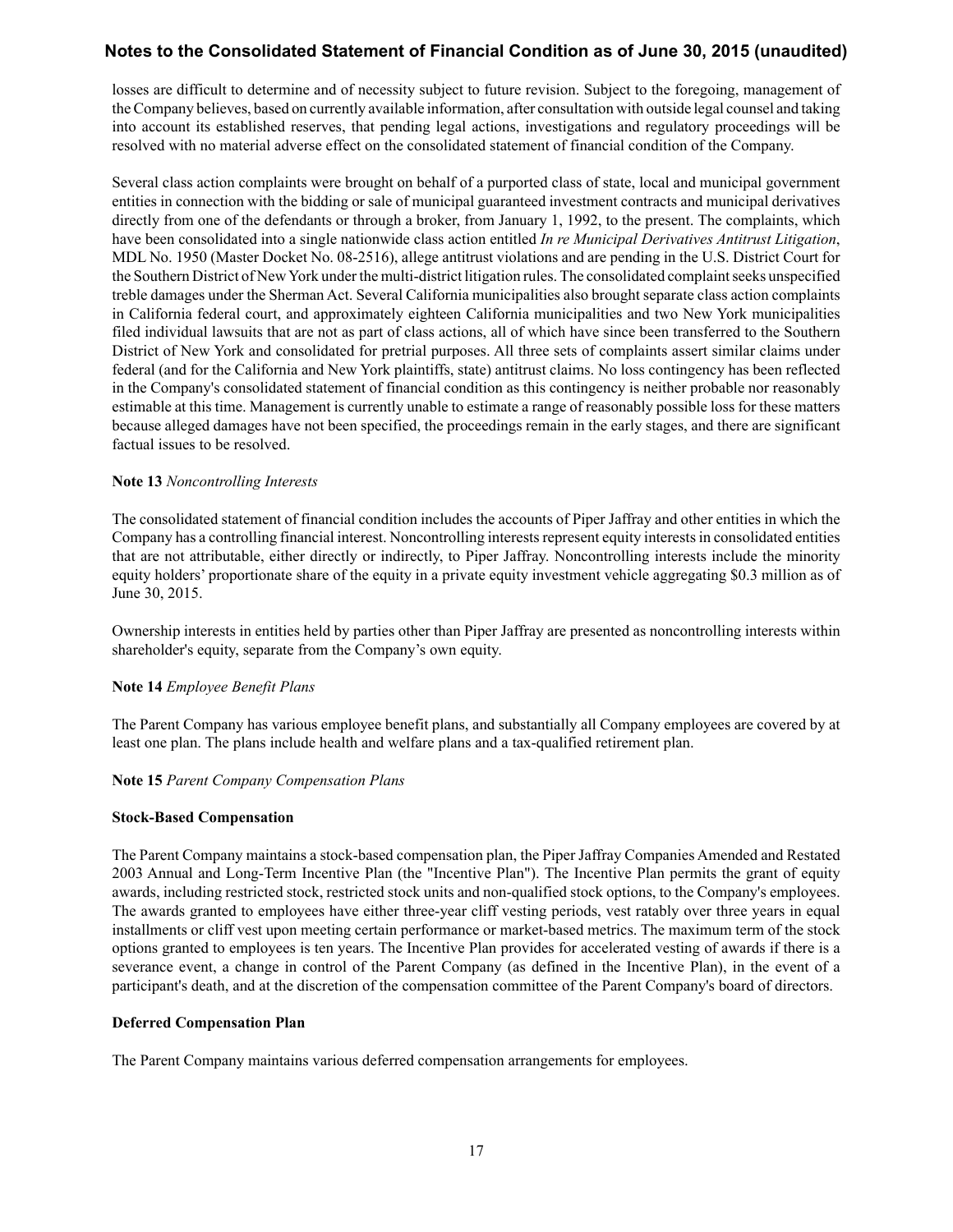The nonqualified deferred compensation plan is an unfunded plan which allows certain highly compensated employees, at their election, to defer a percentage of their base salary, commissions and/or cash bonuses. The deferrals vest immediately and are non-forfeitable. The amounts deferred under this plan are held in a grantor trust. The Parent Company invests, as a principal, in investments to economically hedge its obligation under the nonqualified deferred compensation plan.

The Piper Jaffray Companies Mutual Fund Restricted Share Investment Plan is a deferred compensation plan which allows eligible employees to elect to receive a portion of the incentive compensation they would otherwise receive in the form of restricted stock, instead in restricted mutual fund shares ("MFRS Awards") of registered funds managed by the Parent Company's asset management business. MFRS Awards vest ratably over three years in equal installments and provide for continued vesting after termination of employment so long as the employee does not violate certain post-termination restrictions set forth in the award agreement or any agreement entered into upon termination.

The Company has also granted MFRS Awards to new employees as a recruiting tool. Employees must fulfill service requirements in exchange for rights to the awards.

## **Note 16** *Net Capital Requirements and Other Regulatory Matters*

Piper Jaffray is registered as a securities broker dealer with the SEC and is a member of various SROs and securities exchanges. FINRA serves as Piper Jaffray's primary SRO. Piper Jaffray is subject to the uniform net capital rule of the SEC and the net capital rule of FINRA. Piper Jaffray has elected to use the alternative method permitted by the SEC rule, which requires that it maintain minimum net capital of the greater of \$1.0 million or 2 percent of aggregate debit balances arising from customer transactions, as such term is defined in the SEC rule. Under its rules, FINRA may prohibit a member firm from expanding its business or paying dividends if resulting net capital would be less than 5 percent of aggregate debit balances. Advances to affiliates, repayment of subordinated debt, dividend payments and other equity withdrawals by Piper Jaffray are subject to certain notification and other provisions of SEC and FINRA rules. In addition, Piper Jaffray is subject to certain notification requirements related to withdrawals of excess net capital.

At June 30, 2015, net capital calculated under the SEC rule was \$166.1 million, and exceeded the minimum net capital required under the SEC rule by \$165.1 million.

The Company's committed short-term credit facility of \$250 million and the Parent Company's variable rate senior notes include covenants requiring Piper Jaffray to maintain minimum net capital of \$120 million. CP Notes issued under CP Series III A include a covenant that requires Piper Jaffray to maintain excess net capital of \$120 million.

## **Note 17** *Related Party Transactions*

The Company has significant transactions with the Parent Company and the Parent Company's other subsidiaries. The Company arranges for the purchase or sale of securities, holds investments in funds managed by affiliates and markets derivative instruments for affiliates. The Company allocates expenses or records a portion of the revenues earned by affiliates in return for services provided to affiliates. Certain operating expenses, along with advances for certain investments, incurred by affiliates are initially paid by the Company and subsequently reimbursed by the affiliates. The Company also owns 99 percent of an affiliated fund that is accounted for under the equity method. In addition, the Company may transact with the Parent Company for the financing of its operations and reimburses the Parent Company for expenses associated with stock-based compensation awards issued to Company employees. At June 30, 2015, an intercompany payable to the Parent Company of \$105.1 million represents the amounts payable for related party transactions. The Company also paid a \$10.0 million dividend to the Parent Company during the six months ended June 30, 2015.